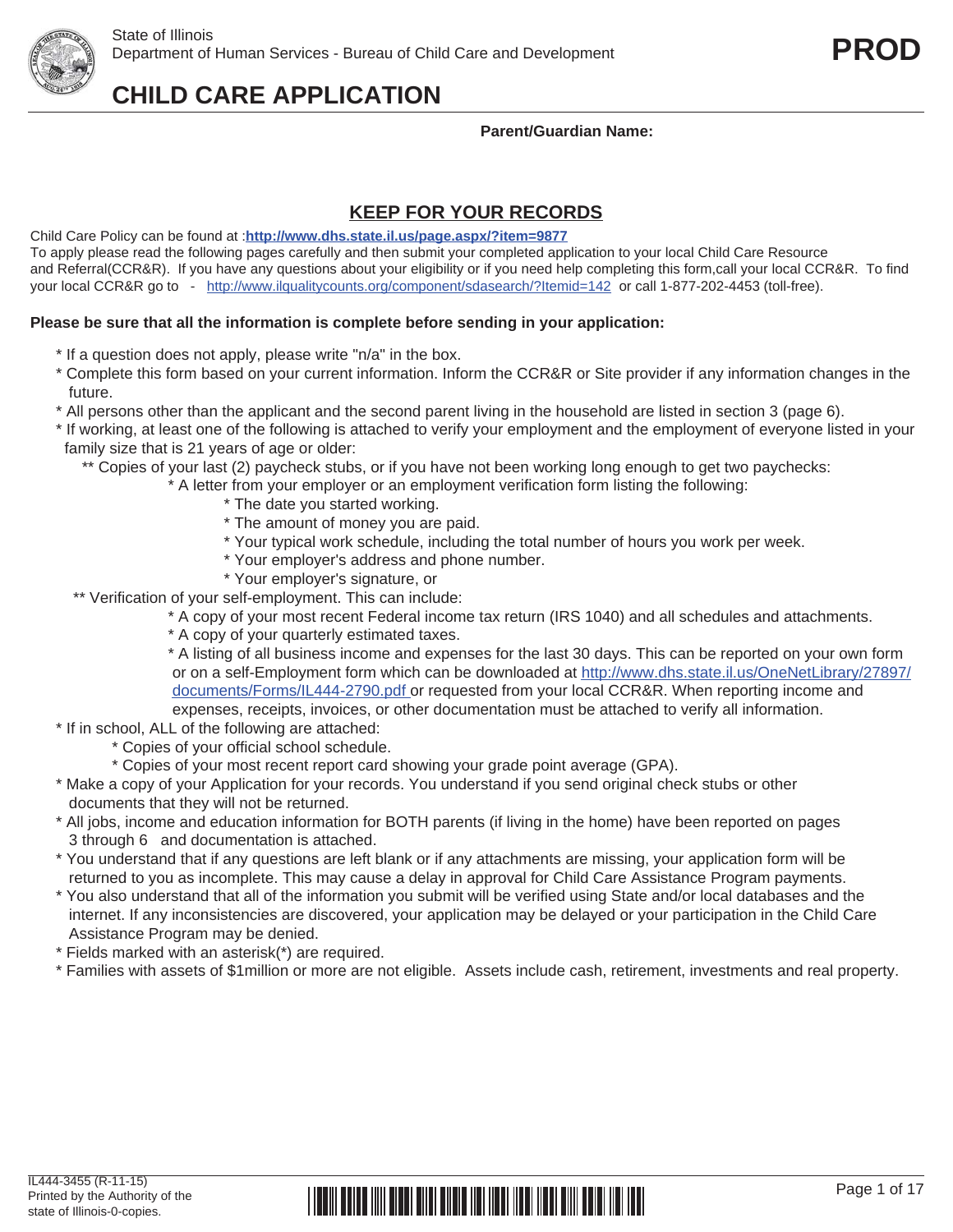

**Important Notice: The sooner your application is submitted, the sooner benefits can be determined.** **Parent/Guardian Name:**

**Return your completed application to:**

PLEASE TYPE OR PRINT CLEARLY IN BLUE OR BLACK INK. Please read the attached checklist before completing this form. (Este formulario está disponible en español. For the Spanish version go to http://www.dhs.state.il.us/onenetlibrary/27897/ documents/forms/IL444-3455S.pdf)

| <b>SECTION 1 - PARENT/GUARDIAN INFORMATION</b>                                                                                                                                                                                                 |                         |                |                                                                                                                                                                                                                                                                                                                                                                                                      |                    |              |  |  |  |  |  |
|------------------------------------------------------------------------------------------------------------------------------------------------------------------------------------------------------------------------------------------------|-------------------------|----------------|------------------------------------------------------------------------------------------------------------------------------------------------------------------------------------------------------------------------------------------------------------------------------------------------------------------------------------------------------------------------------------------------------|--------------------|--------------|--|--|--|--|--|
| * Parent/Guardian First Name:                                                                                                                                                                                                                  |                         | M.I.           | * Last Name:                                                                                                                                                                                                                                                                                                                                                                                         |                    |              |  |  |  |  |  |
| Social Security Number (Optional)*                                                                                                                                                                                                             |                         |                | TANF, Food Stamps (SNAP), or Medical Assistance case number, if applicable                                                                                                                                                                                                                                                                                                                           |                    | * County     |  |  |  |  |  |
| * Address                                                                                                                                                                                                                                      |                         | Apt#           | * City                                                                                                                                                                                                                                                                                                                                                                                               | <b>State</b><br>IL | * Zip Code   |  |  |  |  |  |
| Mailing address, if different than above.                                                                                                                                                                                                      |                         | Apt#           | City                                                                                                                                                                                                                                                                                                                                                                                                 | State              | Zip Code     |  |  |  |  |  |
| Home Telephone Number                                                                                                                                                                                                                          | Mobile Telephone Number |                | Best time to call<br>(Hours)<br>(Min.)                                                                                                                                                                                                                                                                                                                                                               | (AM/PM)            |              |  |  |  |  |  |
| Another number where you can be reached                                                                                                                                                                                                        |                         | E-mail Address |                                                                                                                                                                                                                                                                                                                                                                                                      |                    |              |  |  |  |  |  |
| * Parent/Guardian Date of Birth (Include Month/Day/Year)                                                                                                                                                                                       |                         |                | Check one:<br><b>MALE</b><br><b>OR</b>                                                                                                                                                                                                                                                                                                                                                               | <b>FEMALE</b>      |              |  |  |  |  |  |
| English<br>Language                                                                                                                                                                                                                            | Spanish                 | Polish         | Chinese<br>Other                                                                                                                                                                                                                                                                                                                                                                                     |                    |              |  |  |  |  |  |
|                                                                                                                                                                                                                                                |                         |                | * Social Security Numbers are not required at this time for child care eligibility and eligibility will not be denied due to your failure<br>to provide this information. Social Security Numbers are used to assemble research data sets that do not identify individuals<br>and to verify income. Social Security Numbers will be disclosed for administrative purposes only and are confidential. |                    |              |  |  |  |  |  |
| Do you have more than one child care provider for this<br>application?<br>Yes<br>No                                                                                                                                                            |                         |                | Do any of your other children attend Head Start, Pre-K or Child<br>Care at a provider not on this application?<br>Yes<br>No                                                                                                                                                                                                                                                                          |                    |              |  |  |  |  |  |
|                                                                                                                                                                                                                                                |                         |                | You must complete a separate child care arrangement Section 4 (page 8) for each provider.                                                                                                                                                                                                                                                                                                            |                    |              |  |  |  |  |  |
| If yes, list all child care provider names and registration<br>List all other child care provider(s) such as Head Start, Pre-K or<br>numbers (if assigned) you seek assistance in paying:<br>Child Care at a provider not on this application. |                         |                |                                                                                                                                                                                                                                                                                                                                                                                                      |                    |              |  |  |  |  |  |
| IL444-3455 (R-11-15)<br>Printed by the Authority of the<br>state of Illinois-0-copies.                                                                                                                                                         |                         |                |                                                                                                                                                                                                                                                                                                                                                                                                      |                    | Page 2 of 17 |  |  |  |  |  |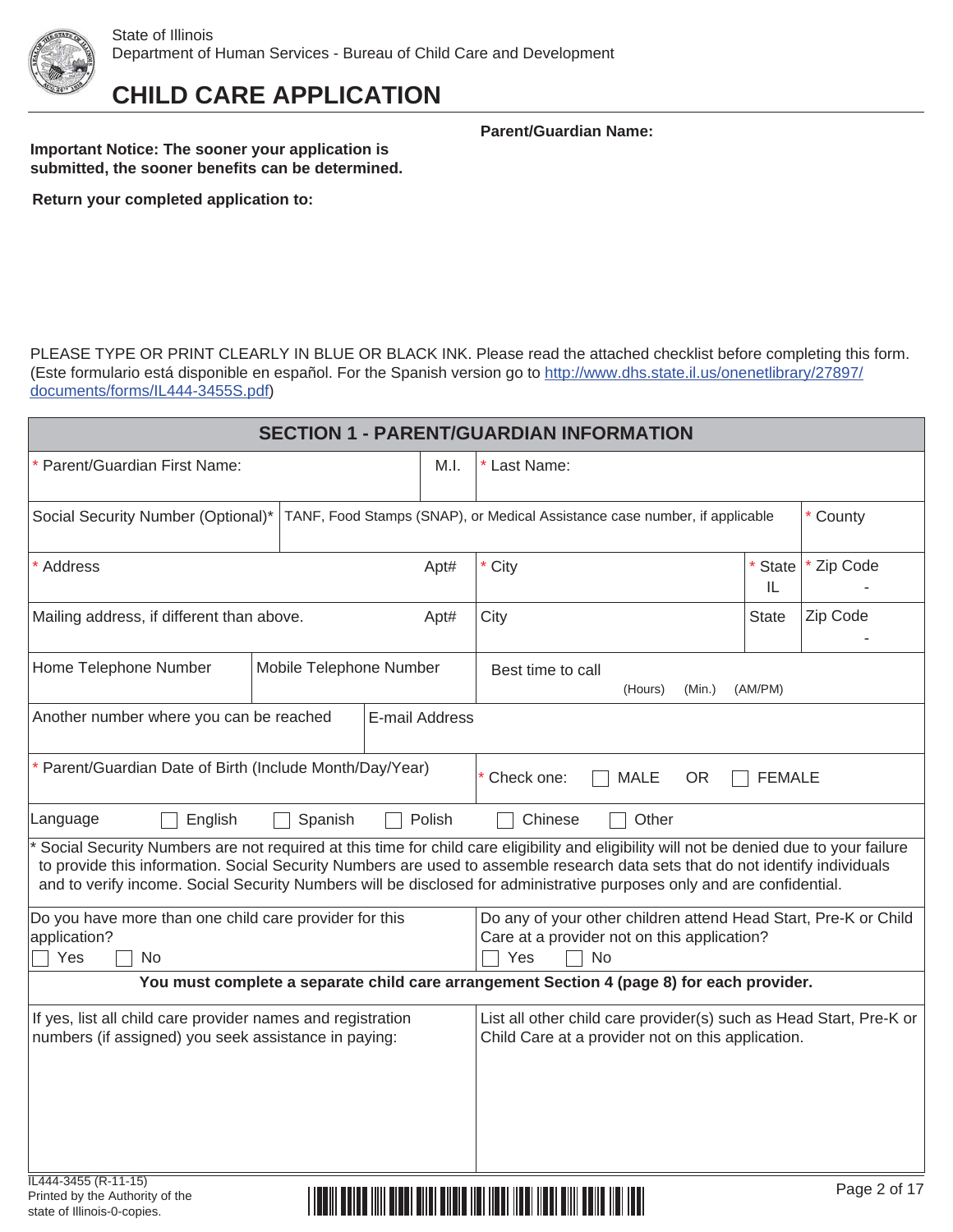

|                                                                                                                    | WORK INFORMATION - If you are working more than one job, you MUST tell us about all<br>Number of jobs currently working<br>your jobs even if don't need child care for that job. Photocopy this page and complete a<br>separate work information and work schedule section for each job you have. |                                                        |                            |                 |                                                                                     |                                           |           |                       |                                                           |  |  |  |
|--------------------------------------------------------------------------------------------------------------------|---------------------------------------------------------------------------------------------------------------------------------------------------------------------------------------------------------------------------------------------------------------------------------------------------|--------------------------------------------------------|----------------------------|-----------------|-------------------------------------------------------------------------------------|-------------------------------------------|-----------|-----------------------|-----------------------------------------------------------|--|--|--|
|                                                                                                                    | First Employer/Company Name                                                                                                                                                                                                                                                                       |                                                        |                            |                 |                                                                                     | Job Title                                 |           |                       |                                                           |  |  |  |
| Address                                                                                                            |                                                                                                                                                                                                                                                                                                   |                                                        |                            |                 | City                                                                                |                                           |           | <b>State</b>          | Zip Code                                                  |  |  |  |
| Work Telephone Number                                                                                              |                                                                                                                                                                                                                                                                                                   | Ext.                                                   | Date you started this job: |                 |                                                                                     |                                           |           |                       |                                                           |  |  |  |
| earn before deductions (complete one)<br>Per Hour<br>Per Month<br>Per Year<br>amount \$                            |                                                                                                                                                                                                                                                                                                   |                                                        |                            |                 |                                                                                     |                                           |           |                       |                                                           |  |  |  |
| get paid (check one)<br>every week<br>every day<br>Number of hours usually worked<br>Number of days usually worked |                                                                                                                                                                                                                                                                                                   |                                                        |                            |                 |                                                                                     |                                           |           |                       |                                                           |  |  |  |
|                                                                                                                    | at this job each week<br>at this job each week<br>twice per month<br>every two weeks<br>none                                                                                                                                                                                                      |                                                        |                            |                 |                                                                                     |                                           |           |                       |                                                           |  |  |  |
| once per month                                                                                                     |                                                                                                                                                                                                                                                                                                   | other (please explain)                                 |                            |                 |                                                                                     |                                           |           |                       |                                                           |  |  |  |
|                                                                                                                    | Travel time from the child care provider to work: (Hrs)                                                                                                                                                                                                                                           |                                                        | 00                         |                 | (Min.)<br>00                                                                        | Do you use public transportation?         |           |                       | No<br>Yes                                                 |  |  |  |
|                                                                                                                    |                                                                                                                                                                                                                                                                                                   |                                                        |                            |                 | WORK SCHEDULE: If your schedule varies, provide an example of your schedule.        |                                           |           |                       |                                                           |  |  |  |
|                                                                                                                    | <b>MON</b>                                                                                                                                                                                                                                                                                        | <b>TUE</b>                                             | <b>WED</b>                 |                 | <b>THURS</b>                                                                        | <b>FRI</b>                                |           | <b>SAT</b>            | <b>SUN</b>                                                |  |  |  |
| <b>FROM</b>                                                                                                        | AM<br><b>PM</b><br>$\mathbf{L}$                                                                                                                                                                                                                                                                   | AM<br><b>PM</b>                                        |                            | AM<br><b>PM</b> | $\Box$ AM<br><b>PM</b><br>$\mathcal{L}$                                             | AM<br><b>PM</b>                           |           | AM<br><b>PM</b>       | AM<br>$\overline{\phantom{a}}$<br><b>PM</b><br>$\Box$     |  |  |  |
| TO                                                                                                                 | AM<br><b>PM</b>                                                                                                                                                                                                                                                                                   | AM<br><b>PM</b>                                        |                            | AM<br><b>PM</b> | AM<br>$\blacksquare$<br><b>PM</b>                                                   | AM<br><b>PM</b>                           |           | AM<br><b>PM</b>       | AM<br>$\vert \ \ \vert$<br><b>PM</b><br>$\vert \ \ \vert$ |  |  |  |
|                                                                                                                    | If your schedule varies, please explain how (you may send additional documentation to verify, see Frequently Asked Questions #11 on page 16 of this application):                                                                                                                                 |                                                        |                            |                 |                                                                                     |                                           |           |                       |                                                           |  |  |  |
|                                                                                                                    | Second Employer/Company Name                                                                                                                                                                                                                                                                      |                                                        |                            |                 |                                                                                     | Job Title                                 |           |                       |                                                           |  |  |  |
| Address                                                                                                            |                                                                                                                                                                                                                                                                                                   |                                                        |                            |                 | City                                                                                |                                           |           | <b>State</b>          | Zip Code                                                  |  |  |  |
| Work Telephone Number                                                                                              |                                                                                                                                                                                                                                                                                                   | Ext.                                                   | Date you started this job: |                 |                                                                                     |                                           |           |                       |                                                           |  |  |  |
|                                                                                                                    | I earn before deductions (complete one)                                                                                                                                                                                                                                                           |                                                        | Per Hour                   |                 | Per Month                                                                           | Per Year                                  | amount \$ |                       |                                                           |  |  |  |
| get paid (check one)<br>every two weeks<br>once per month                                                          |                                                                                                                                                                                                                                                                                                   | every day<br>twice per month<br>other (please explain) | every week<br>none         |                 | Number of hours usually worked<br>at this job each week                             |                                           |           | at this job each week | Number of days usually worked                             |  |  |  |
|                                                                                                                    | Travel time from the child care provider to work:                                                                                                                                                                                                                                                 |                                                        | 00<br>(Hrs)                |                 | (Min.)<br>00                                                                        | Do you use public transportation?         |           |                       | Yes<br>No                                                 |  |  |  |
|                                                                                                                    |                                                                                                                                                                                                                                                                                                   |                                                        |                            |                 | <b>WORK SCHEDULE:</b> If your schedule varies, provide an example of your schedule. |                                           |           |                       |                                                           |  |  |  |
|                                                                                                                    | <b>MON</b>                                                                                                                                                                                                                                                                                        | <b>TUE</b>                                             | <b>WED</b>                 |                 | <b>THURS</b>                                                                        | <b>FRI</b>                                |           | <b>SAT</b>            | <b>SUN</b>                                                |  |  |  |
| <b>FROM</b>                                                                                                        | AM<br>$\Box$<br><b>PM</b><br>$\Box$                                                                                                                                                                                                                                                               | AM<br><b>PM</b>                                        |                            | AM<br><b>PM</b> | $\Box$<br>AM<br><b>PM</b><br>$\mathbf{L}$                                           | AM<br>$\mathbf{L}$<br><b>PM</b><br>$\Box$ |           | AM<br><b>PM</b>       | AM<br>$\Box$<br>PM<br>П                                   |  |  |  |
| <b>TO</b>                                                                                                          | AM<br>AM<br>AM<br>AM<br>AM<br>AM<br>AM<br>$\mathsf{L}$<br>$\Box$<br>PM<br>PM<br>П<br><b>PM</b><br>PM<br><b>PM</b><br><b>PM</b><br>PM<br>П<br>$\Box$<br>$\blacksquare$                                                                                                                             |                                                        |                            |                 |                                                                                     |                                           |           |                       |                                                           |  |  |  |
|                                                                                                                    | If your schedule varies, please explain how (you may send additional documentation to verify, see Frequently Asked Questions #11 on page 16 of this application):                                                                                                                                 |                                                        |                            |                 |                                                                                     |                                           |           |                       |                                                           |  |  |  |
| IL444-3455 (R-11-15)<br>Printed by the Authority of the<br>state of Illinois-0-copies.                             |                                                                                                                                                                                                                                                                                                   |                                                        |                            |                 |                                                                                     |                                           |           |                       | Page 3 of 17                                              |  |  |  |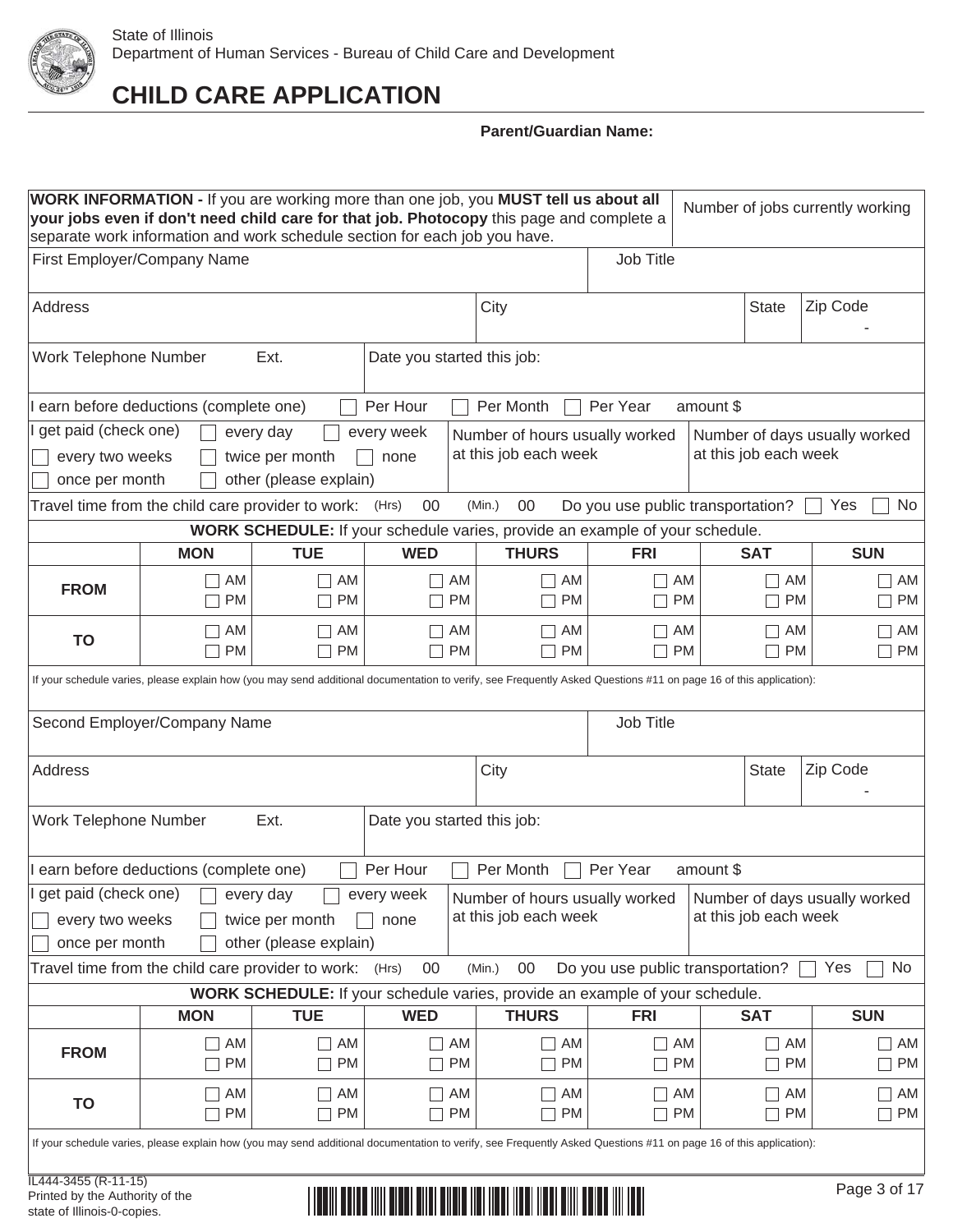

### **Parent/Guardian Name:**

| Are you currently attending school, training or a TANF-Required Activity?<br>No (Go to Section 2 - Other Parent/Stepparent Information)<br>Yes (Complete the information below.)                                                                                                                                                                                     |                                                                                                                                                                                                                                                                                                                                                                                                                                                                                                          |                                                                                           |            |                 |                                       |                 |  |                 |               |  |  |  |
|----------------------------------------------------------------------------------------------------------------------------------------------------------------------------------------------------------------------------------------------------------------------------------------------------------------------------------------------------------------------|----------------------------------------------------------------------------------------------------------------------------------------------------------------------------------------------------------------------------------------------------------------------------------------------------------------------------------------------------------------------------------------------------------------------------------------------------------------------------------------------------------|-------------------------------------------------------------------------------------------|------------|-----------------|---------------------------------------|-----------------|--|-----------------|---------------|--|--|--|
| SCHOOL/TRAINING/TANF-REQUIRED ACTIVITY INFORMATION                                                                                                                                                                                                                                                                                                                   |                                                                                                                                                                                                                                                                                                                                                                                                                                                                                                          |                                                                                           |            |                 |                                       |                 |  |                 |               |  |  |  |
| TYPE OF EDUCATION/TRAINING CURRENTLY ATTENDING: (Check one)<br>Type of Degree Being Earned (GED/High<br>school diploma, trade school certificate,<br>High School or GED<br>Below Post - Secondary (e.g., ABE or ESL)<br>BA degree)<br>Occupational/Vocational<br>2-Year College Degree<br>Internship<br>4-Year College Degree<br>Work Experience (TANF only)<br>none |                                                                                                                                                                                                                                                                                                                                                                                                                                                                                                          |                                                                                           |            |                 |                                       |                 |  |                 |               |  |  |  |
| What is the highest level of education you have completed (GED/High school<br>Do you already have a professional license degree, or certificate?<br>Yes<br>No<br>diploma, trade school certificate, BA degree)?<br>If yes, what type:                                                                                                                                |                                                                                                                                                                                                                                                                                                                                                                                                                                                                                                          |                                                                                           |            |                 |                                       |                 |  |                 |               |  |  |  |
| School Name/Training Program Currently Attending<br><b>Term Start Date</b><br><b>Term End Date</b><br><b>Telephone Number</b>                                                                                                                                                                                                                                        |                                                                                                                                                                                                                                                                                                                                                                                                                                                                                                          |                                                                                           |            |                 |                                       |                 |  |                 |               |  |  |  |
| Zip Code<br>Address<br>City<br><b>State</b>                                                                                                                                                                                                                                                                                                                          |                                                                                                                                                                                                                                                                                                                                                                                                                                                                                                          |                                                                                           |            |                 |                                       |                 |  |                 |               |  |  |  |
| Travel time from the child care provider to school: (Hrs)<br>Do you use public transportation?<br>00<br>$00\,$<br>No<br>(Min.)<br>Yes                                                                                                                                                                                                                                |                                                                                                                                                                                                                                                                                                                                                                                                                                                                                                          |                                                                                           |            |                 |                                       |                 |  |                 |               |  |  |  |
|                                                                                                                                                                                                                                                                                                                                                                      |                                                                                                                                                                                                                                                                                                                                                                                                                                                                                                          | SCHOOL SCHEDULE: Please complete the following schedule                                   |            |                 |                                       |                 |  |                 |               |  |  |  |
|                                                                                                                                                                                                                                                                                                                                                                      | <b>MON</b>                                                                                                                                                                                                                                                                                                                                                                                                                                                                                               | <b>TUE</b>                                                                                | <b>WED</b> |                 | <b>THURS</b>                          | <b>FRI</b>      |  | <b>SAT</b>      | <b>SUN</b>    |  |  |  |
| <b>FROM</b>                                                                                                                                                                                                                                                                                                                                                          | AM<br>AM<br>AM<br>AM<br>$\Box$ AM<br>AM<br>AM<br>$\Box$<br>$\mathbf{I}$<br><b>PM</b><br><b>PM</b><br><b>PM</b><br>PM<br><b>PM</b><br><b>PM</b><br><b>PM</b><br>Г<br>$\Box$<br>$\Box$<br>$\Box$<br>$\Box$                                                                                                                                                                                                                                                                                                 |                                                                                           |            |                 |                                       |                 |  |                 |               |  |  |  |
| <b>TO</b>                                                                                                                                                                                                                                                                                                                                                            | AM<br>PM                                                                                                                                                                                                                                                                                                                                                                                                                                                                                                 | AM<br><b>PM</b>                                                                           |            | AM<br><b>PM</b> | AM<br>П<br>PM<br>$\mathsf{L}$         | AM<br><b>PM</b> |  | AM<br><b>PM</b> | AM<br>П<br>PM |  |  |  |
|                                                                                                                                                                                                                                                                                                                                                                      |                                                                                                                                                                                                                                                                                                                                                                                                                                                                                                          | <b>SECTION 2 - OTHER PARENT/GUARDIAN/STEPPARENT INFORMATION</b>                           |            |                 |                                       |                 |  |                 |               |  |  |  |
|                                                                                                                                                                                                                                                                                                                                                                      | Is the other parent or stepparent of any of your children, step children or wards living in your home?                                                                                                                                                                                                                                                                                                                                                                                                   |                                                                                           |            |                 |                                       |                 |  |                 |               |  |  |  |
|                                                                                                                                                                                                                                                                                                                                                                      | No (Go to Section 3 - Family Information P. 6)                                                                                                                                                                                                                                                                                                                                                                                                                                                           |                                                                                           |            | $\mathbf{L}$    | Yes (Complete the information below.) |                 |  |                 |               |  |  |  |
|                                                                                                                                                                                                                                                                                                                                                                      | Please note: Information from various agencies' databases and internet web sites will be taken into consideration (See<br>If the other parent or stepparent could be listed on your case for other benefits (TANF, SNAP/Food Stamps, Medical, Child<br>Support Enforcement, Unemployment) but is no longer living with you, you may need to supply additional information to prove<br>he/she is living somewhere else. If you cannot provide this documentation, please contact your local CCR&R or Site | Question #6 on page 15). If the information does not match it may delay your eligibility. |            |                 |                                       |                 |  |                 |               |  |  |  |
|                                                                                                                                                                                                                                                                                                                                                                      |                                                                                                                                                                                                                                                                                                                                                                                                                                                                                                          |                                                                                           |            |                 | Administered child care provider.     |                 |  |                 |               |  |  |  |
|                                                                                                                                                                                                                                                                                                                                                                      |                                                                                                                                                                                                                                                                                                                                                                                                                                                                                                          | OTHER PARENT/GUARDIAN/STEPPARENT INFORMATION                                              |            |                 |                                       |                 |  |                 |               |  |  |  |
|                                                                                                                                                                                                                                                                                                                                                                      | Other Parent/Guardian/Stepparent First Name<br>Last Name<br>M.I.                                                                                                                                                                                                                                                                                                                                                                                                                                         |                                                                                           |            |                 |                                       |                 |  |                 |               |  |  |  |
| Social Security Number (Optional)<br>Date of Birth (include month/day/year)<br>Telephone Number                                                                                                                                                                                                                                                                      |                                                                                                                                                                                                                                                                                                                                                                                                                                                                                                          |                                                                                           |            |                 |                                       |                 |  |                 |               |  |  |  |
| Is the other parent or stepparent working?<br>Yes<br>No<br>Is the other parent or stepparent attending school or a training program?                                                                                                                                                                                                                                 |                                                                                                                                                                                                                                                                                                                                                                                                                                                                                                          |                                                                                           |            |                 |                                       |                 |  |                 |               |  |  |  |
|                                                                                                                                                                                                                                                                                                                                                                      | If the other parent or stepparent is not working or in a school/training program, please explain why he/she cannot care for the children.                                                                                                                                                                                                                                                                                                                                                                |                                                                                           |            |                 |                                       | Yes<br>No       |  |                 |               |  |  |  |
|                                                                                                                                                                                                                                                                                                                                                                      |                                                                                                                                                                                                                                                                                                                                                                                                                                                                                                          |                                                                                           |            |                 |                                       |                 |  |                 |               |  |  |  |

#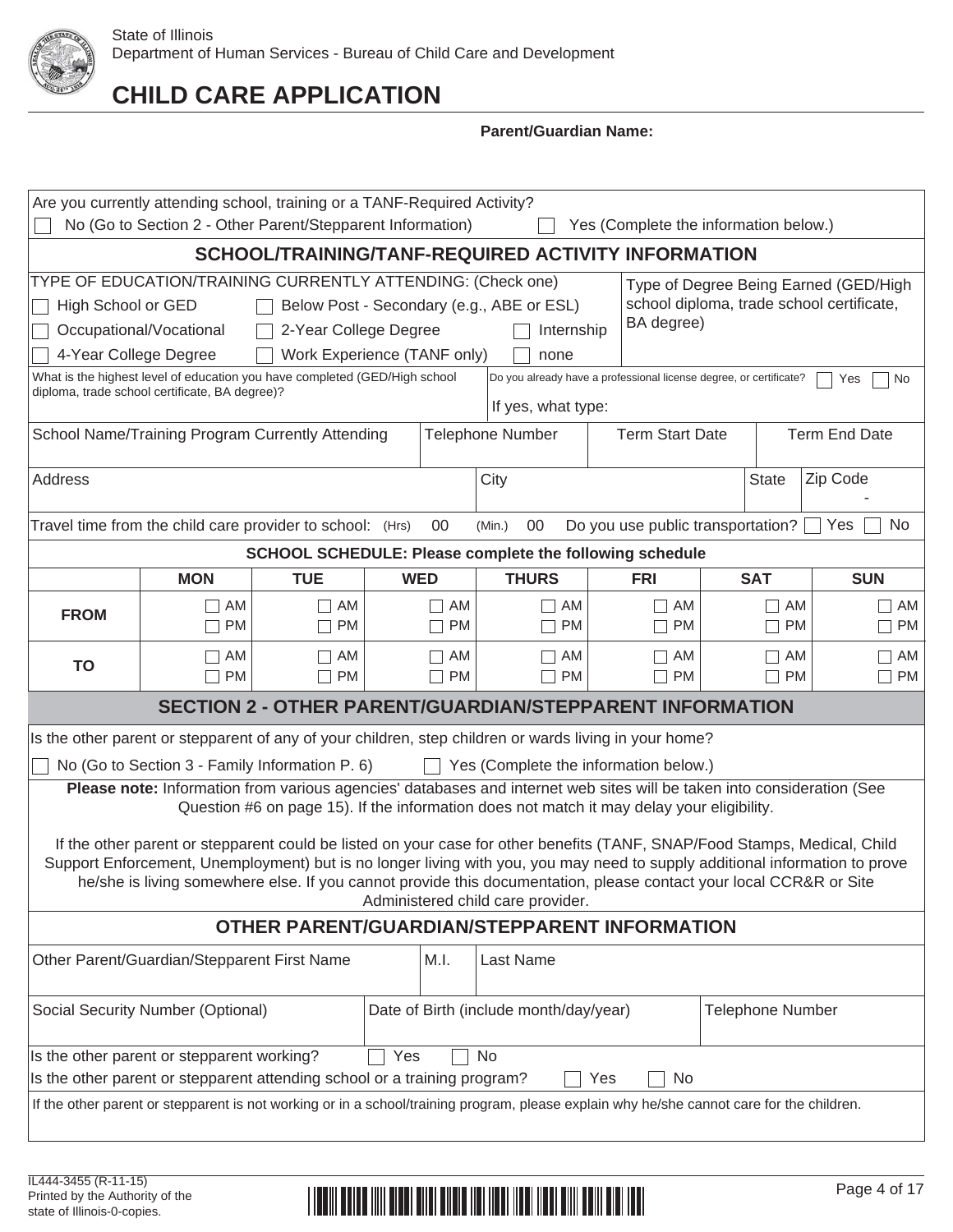

|                                                                                                                    | WORK INFORMATION - If you are working more than one job, you MUST tell us about all<br>Number of jobs currently working<br>your jobs even if don't need child care for that job. Photocopy this page and complete a<br>separate work information and work schedule section for each job you have. |                                                        |                            |                 |                                                                                     |                                           |           |                       |                                                |  |  |  |
|--------------------------------------------------------------------------------------------------------------------|---------------------------------------------------------------------------------------------------------------------------------------------------------------------------------------------------------------------------------------------------------------------------------------------------|--------------------------------------------------------|----------------------------|-----------------|-------------------------------------------------------------------------------------|-------------------------------------------|-----------|-----------------------|------------------------------------------------|--|--|--|
|                                                                                                                    | First Employer/Company Name                                                                                                                                                                                                                                                                       |                                                        |                            |                 |                                                                                     | Job Title                                 |           |                       |                                                |  |  |  |
| Address                                                                                                            |                                                                                                                                                                                                                                                                                                   |                                                        |                            |                 | City                                                                                |                                           |           | <b>State</b>          | Zip Code                                       |  |  |  |
| Work Telephone Number                                                                                              |                                                                                                                                                                                                                                                                                                   | Ext.                                                   | Date you started this job: |                 |                                                                                     |                                           |           |                       |                                                |  |  |  |
| earn before deductions (complete one)<br>Per Hour<br>Per Month<br>Per Year<br>amount \$                            |                                                                                                                                                                                                                                                                                                   |                                                        |                            |                 |                                                                                     |                                           |           |                       |                                                |  |  |  |
| get paid (check one)<br>every week<br>every day<br>Number of hours usually worked<br>Number of days usually worked |                                                                                                                                                                                                                                                                                                   |                                                        |                            |                 |                                                                                     |                                           |           |                       |                                                |  |  |  |
| at this job each week<br>at this job each week<br>twice per month<br>every two weeks<br>none                       |                                                                                                                                                                                                                                                                                                   |                                                        |                            |                 |                                                                                     |                                           |           |                       |                                                |  |  |  |
| once per month<br>other (please explain)                                                                           |                                                                                                                                                                                                                                                                                                   |                                                        |                            |                 |                                                                                     |                                           |           |                       |                                                |  |  |  |
|                                                                                                                    | Travel time from the child care provider to work: (Hrs)                                                                                                                                                                                                                                           |                                                        | 00                         |                 | (Min.)<br>00                                                                        | Do you use public transportation?         |           |                       | Yes<br>No.                                     |  |  |  |
|                                                                                                                    |                                                                                                                                                                                                                                                                                                   |                                                        |                            |                 | WORK SCHEDULE: If your schedule varies, provide an example of your schedule.        |                                           |           |                       |                                                |  |  |  |
|                                                                                                                    | <b>MON</b>                                                                                                                                                                                                                                                                                        | <b>TUE</b>                                             | <b>WED</b>                 |                 | <b>THURS</b>                                                                        | <b>FRI</b>                                |           | <b>SAT</b>            | <b>SUN</b>                                     |  |  |  |
| <b>FROM</b>                                                                                                        | AM<br>PM<br>Г                                                                                                                                                                                                                                                                                     | AM<br><b>PM</b>                                        |                            | AM<br><b>PM</b> | $\Box$ AM<br><b>PM</b>                                                              | AM                                        | <b>PM</b> | AM<br><b>PM</b>       | AM<br>П<br><b>PM</b><br>$\Box$                 |  |  |  |
| TO                                                                                                                 | AM<br><b>PM</b>                                                                                                                                                                                                                                                                                   | AM<br><b>PM</b>                                        |                            | AM<br><b>PM</b> | AM<br><b>PM</b>                                                                     | AM<br><b>PM</b>                           |           | AM<br><b>PM</b>       | AM<br>$\Box$<br><b>PM</b><br>$\vert \ \ \vert$ |  |  |  |
|                                                                                                                    | If your schedule varies, please explain how (you may send additional documentation to verify, see Frequently Asked Questions #11 on page 16 of this application):                                                                                                                                 |                                                        |                            |                 |                                                                                     |                                           |           |                       |                                                |  |  |  |
|                                                                                                                    | Second Employer/Company Name                                                                                                                                                                                                                                                                      |                                                        |                            |                 |                                                                                     | Job Title                                 |           |                       |                                                |  |  |  |
| Address                                                                                                            |                                                                                                                                                                                                                                                                                                   |                                                        |                            |                 | City                                                                                |                                           |           | <b>State</b>          | Zip Code                                       |  |  |  |
| Work Telephone Number                                                                                              |                                                                                                                                                                                                                                                                                                   | Ext.                                                   | Date you started this job: |                 |                                                                                     |                                           |           |                       |                                                |  |  |  |
|                                                                                                                    | I earn before deductions (complete one)                                                                                                                                                                                                                                                           |                                                        | Per Hour                   |                 | Per Month                                                                           | Per Year                                  | amount \$ |                       |                                                |  |  |  |
| get paid (check one)<br>every two weeks<br>once per month                                                          |                                                                                                                                                                                                                                                                                                   | every day<br>twice per month<br>other (please explain) | every week<br>none         |                 | Number of hours usually worked<br>at this job each week                             |                                           |           | at this job each week | Number of days usually worked                  |  |  |  |
|                                                                                                                    | Travel time from the child care provider to work:                                                                                                                                                                                                                                                 |                                                        | 00<br>(Hrs)                |                 | (Min.)<br>00                                                                        | Do you use public transportation?         |           |                       | Yes<br>No                                      |  |  |  |
|                                                                                                                    |                                                                                                                                                                                                                                                                                                   |                                                        |                            |                 | <b>WORK SCHEDULE:</b> If your schedule varies, provide an example of your schedule. |                                           |           |                       |                                                |  |  |  |
|                                                                                                                    | <b>MON</b>                                                                                                                                                                                                                                                                                        | <b>TUE</b>                                             | <b>WED</b>                 |                 | <b>THURS</b>                                                                        | <b>FRI</b>                                |           | <b>SAT</b>            | <b>SUN</b>                                     |  |  |  |
| <b>FROM</b>                                                                                                        | AM<br>$\Box$<br><b>PM</b><br>$\Box$                                                                                                                                                                                                                                                               | AM<br><b>PM</b>                                        |                            | AM<br><b>PM</b> | $\Box$<br>AM<br><b>PM</b><br>$\mathbf{L}$                                           | AM<br>$\mathbf{L}$<br><b>PM</b><br>$\Box$ |           | AM<br><b>PM</b>       | AM<br>$\Box$<br>PM<br>П                        |  |  |  |
| <b>TO</b>                                                                                                          | AM<br>AM<br>AM<br>AM<br>AM<br>AM<br>AM<br>$\mathsf{L}$<br>$\Box$<br>PM<br>PM<br>П<br><b>PM</b><br>PM<br><b>PM</b><br><b>PM</b><br>PM<br>П<br>$\Box$<br>$\blacksquare$                                                                                                                             |                                                        |                            |                 |                                                                                     |                                           |           |                       |                                                |  |  |  |
|                                                                                                                    | If your schedule varies, please explain how (you may send additional documentation to verify, see Frequently Asked Questions #11 on page 16 of this application):                                                                                                                                 |                                                        |                            |                 |                                                                                     |                                           |           |                       |                                                |  |  |  |
| IL444-3455 (R-11-15)<br>Printed by the Authority of the<br>state of Illinois-0-copies.                             |                                                                                                                                                                                                                                                                                                   |                                                        |                            |                 |                                                                                     |                                           |           |                       | Page 5 of 17                                   |  |  |  |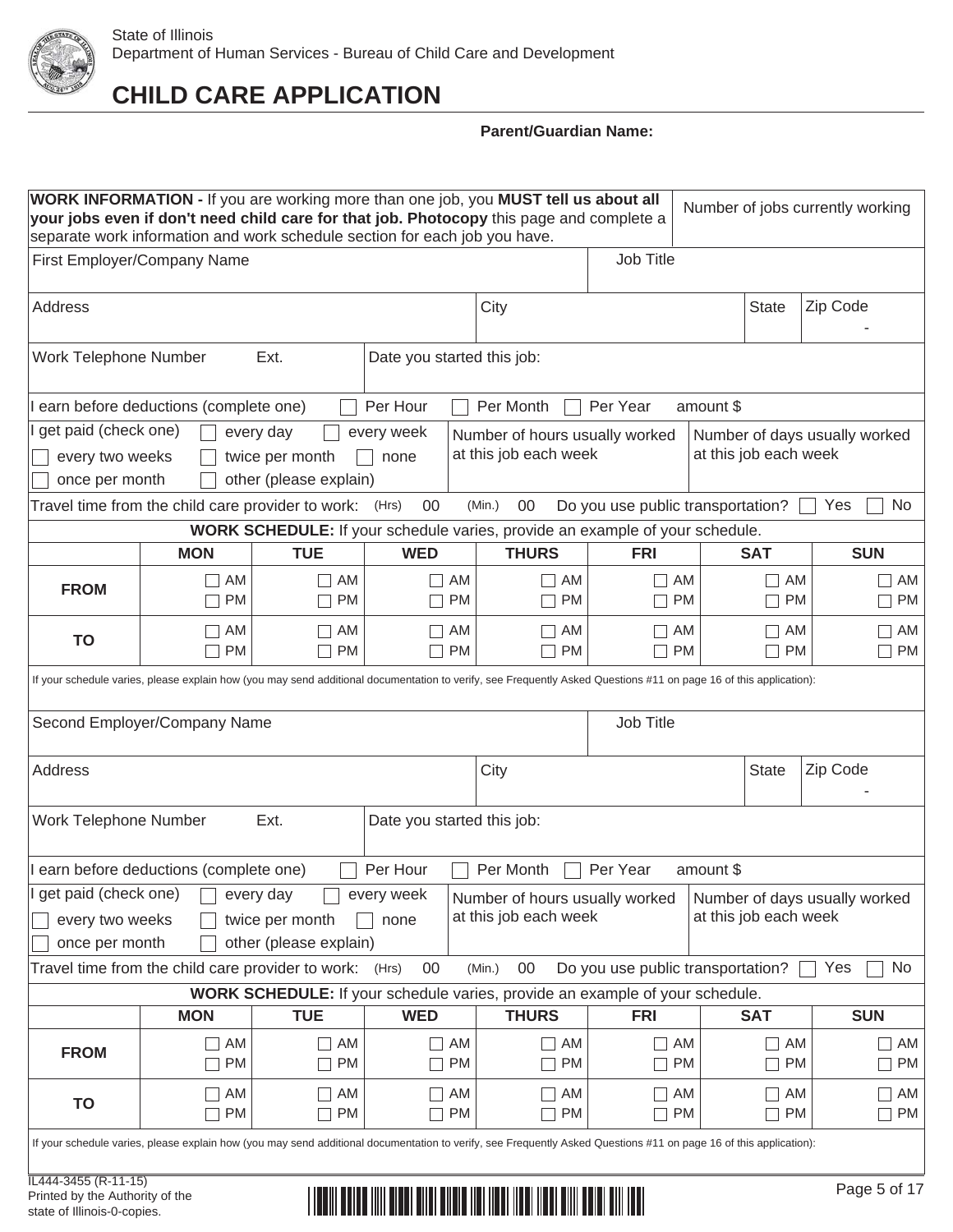

**Parent/Guardian Name:**

# **OTHER PARENT SCHOOL/TRAINING/TANF-REQUIRED ACTIVITY INFORMATION**

| TYPE OF EDUCATION/TRAINING CURRENTLY ATTENDING: (Check one)<br>Type of Degree Being Earned (GED/High<br>school diploma, trade school certificate,<br>High School or GED<br>Below Post - Secondary (e.g., ABE or ESL)<br>BA degree)<br>Occupational/Vocational<br>2-Year College Degree<br>Internship<br>4-Year College Degree<br>Work Experience (TANF only)<br>none<br>What is the highest level of education you have completed (GED/High school<br>Do you already have a professional license degree, or certificate?<br>Yes<br>No<br>diploma, trade school certificate, BA degree)?<br>If yes, what type:<br><b>Term Start Date</b><br><b>Term End Date</b><br>School Name/Training Program Currently Attending<br><b>Telephone Number</b> |            |                                                                      |                 |                                   |                                   |                 |                              |  |  |  |
|------------------------------------------------------------------------------------------------------------------------------------------------------------------------------------------------------------------------------------------------------------------------------------------------------------------------------------------------------------------------------------------------------------------------------------------------------------------------------------------------------------------------------------------------------------------------------------------------------------------------------------------------------------------------------------------------------------------------------------------------|------------|----------------------------------------------------------------------|-----------------|-----------------------------------|-----------------------------------|-----------------|------------------------------|--|--|--|
| Zip Code<br>City<br><b>State</b><br>Address                                                                                                                                                                                                                                                                                                                                                                                                                                                                                                                                                                                                                                                                                                    |            |                                                                      |                 |                                   |                                   |                 |                              |  |  |  |
|                                                                                                                                                                                                                                                                                                                                                                                                                                                                                                                                                                                                                                                                                                                                                |            | Travel time from the child care provider to school: (Hrs)            | $00\,$          | 00<br>(Min.)                      | Do you use public transportation? |                 | No<br>Yes                    |  |  |  |
|                                                                                                                                                                                                                                                                                                                                                                                                                                                                                                                                                                                                                                                                                                                                                |            | OTHER PARENT SCHOOL SCHEDULE: Please complete the following schedule |                 |                                   |                                   |                 |                              |  |  |  |
|                                                                                                                                                                                                                                                                                                                                                                                                                                                                                                                                                                                                                                                                                                                                                | <b>MON</b> | <b>TUE</b>                                                           | <b>WED</b>      | <b>THURS</b>                      | <b>FRI</b>                        | <b>SAT</b>      | <b>SUN</b>                   |  |  |  |
| <b>FROM</b>                                                                                                                                                                                                                                                                                                                                                                                                                                                                                                                                                                                                                                                                                                                                    | AM<br>PM   | AM<br><b>PM</b>                                                      | AM<br><b>PM</b> | $\neg$ AM<br><b>PM</b><br>┓       | AM<br><b>PM</b>                   | AM<br><b>PM</b> | AM<br>П<br>PM<br>П           |  |  |  |
| <b>TO</b>                                                                                                                                                                                                                                                                                                                                                                                                                                                                                                                                                                                                                                                                                                                                      | AM<br>PM   | AM<br><b>PM</b>                                                      | AM<br><b>PM</b> | AM<br>$\cdot$ J<br><b>PM</b><br>٦ | AM<br><b>PM</b>                   | AM<br><b>PM</b> | AM<br>$\Box$<br>PM<br>$\Box$ |  |  |  |
|                                                                                                                                                                                                                                                                                                                                                                                                                                                                                                                                                                                                                                                                                                                                                |            |                                                                      |                 |                                   |                                   |                 |                              |  |  |  |
| <b>SECTION 3 - FAMILY INFORMATION</b><br>Family size includes these people LIVING IN YOUR HOME:<br>*<br>You,<br>* Your biological or adopted children under age 21.<br>The biological, step or adoptive parent of any of your children must be included.<br>Any other person related to you by blood or law for whom you provide more than 50% of their support (if you choose to<br>include them and can verify their income) - for example an elderly parent or disabled person.<br>My family size is:                                                                                                                                                                                                                                       |            |                                                                      |                 |                                   |                                   |                 |                              |  |  |  |
|                                                                                                                                                                                                                                                                                                                                                                                                                                                                                                                                                                                                                                                                                                                                                |            |                                                                      |                 |                                   |                                   |                 |                              |  |  |  |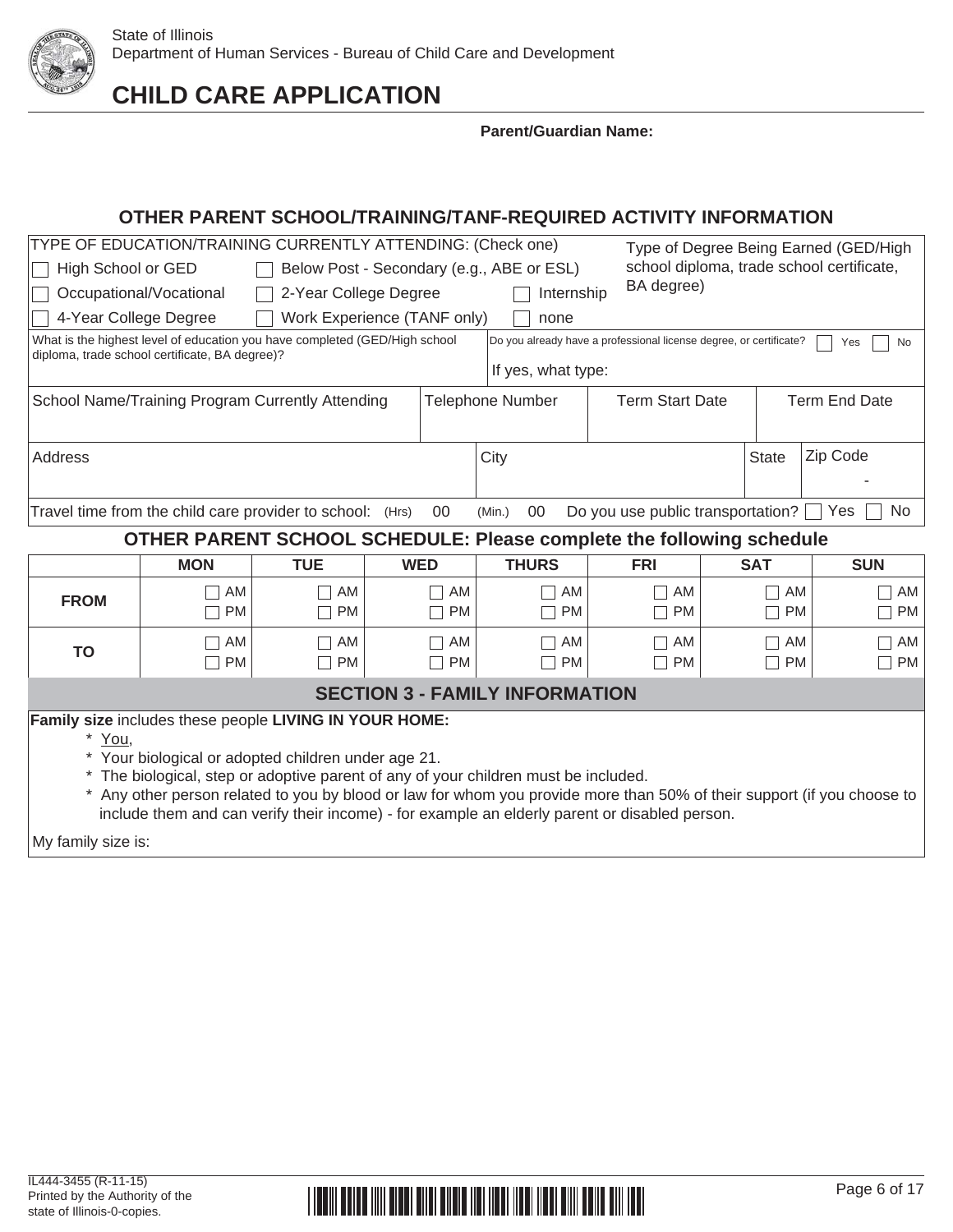

### **Parent/Guardian Name:**

I need **child care assistance** for the following children:

| <b>First Name</b>                               | Last Name             | Date of Birth                  | M/F | Ethnic Origin * | Social Security # |
|-------------------------------------------------|-----------------------|--------------------------------|-----|-----------------|-------------------|
| U.S. Citizen**<br><b>No</b><br>Yes              | Ward of State?<br>Yes | No<br>Relationship to Client:  |     |                 |                   |
| <b>First Name</b>                               | Last Name             | Date of Birth                  | M/F | Ethnic Origin * | Social Security # |
| U.S. Citizen**<br>Yes<br>No.                    | Ward of State?<br>Yes | No.<br>Relationship to Client: |     |                 |                   |
| <b>First Name</b>                               | Last Name             | Date of Birth                  | M/F | Ethnic Origin * | Social Security # |
|                                                 |                       |                                |     |                 |                   |
| U.S. Citizen**<br><b>No</b><br>Yes <sup>'</sup> | Ward of State?<br>Yes | No<br>Relationship to Client:  |     |                 |                   |
| <b>First Name</b>                               | Last Name             | Date of Birth                  | M/F | Ethnic Origin * | Social Security # |
|                                                 |                       |                                |     |                 |                   |
| U.S. Citizen**<br><b>No</b><br>Yes              | Ward of State?<br>Yes | No<br>Relationship to Client:  |     |                 |                   |
| <b>First Name</b>                               | Last Name             | Date of Birth                  | M/F | Ethnic Origin * | Social Security # |
|                                                 |                       |                                |     |                 |                   |
| U.S. Citizen**<br>No.<br>Yes                    | Ward of State?<br>Yes | No.<br>Relationship to Client: |     |                 |                   |

\* For each child's Ethnic Origin, list all numbers below that apply: (Required for Federal Reporting) 1 - White 2 - Black or African American 3 - Hispanic or Latino (Persons declaring Hispanic ethnicity should also list their race, for example, "3-1", "3-2", "3-5") 4 - Asian 5 - American Indian or Alaskan Native 6 - Native Hawaiian or Pacific Islander

\*\* If any of the children are not citizens, provide alien registration documentation if you have it.

List all **other family members** (not already listed in the Application) counted in your family size:

| <b>FIRST NAME</b> | <b>LAST NAME</b> | DATE OF<br><b>BIRTH</b> | <b>RELATIONSHIP</b><br>TO APPLICANT | <b>SOCIAL SECURITY</b><br><b>NUMBER (Optional)</b> |
|-------------------|------------------|-------------------------|-------------------------------------|----------------------------------------------------|
|                   |                  |                         |                                     |                                                    |
|                   |                  |                         |                                     |                                                    |
|                   |                  |                         |                                     |                                                    |
|                   |                  |                         |                                     |                                                    |
|                   |                  |                         |                                     |                                                    |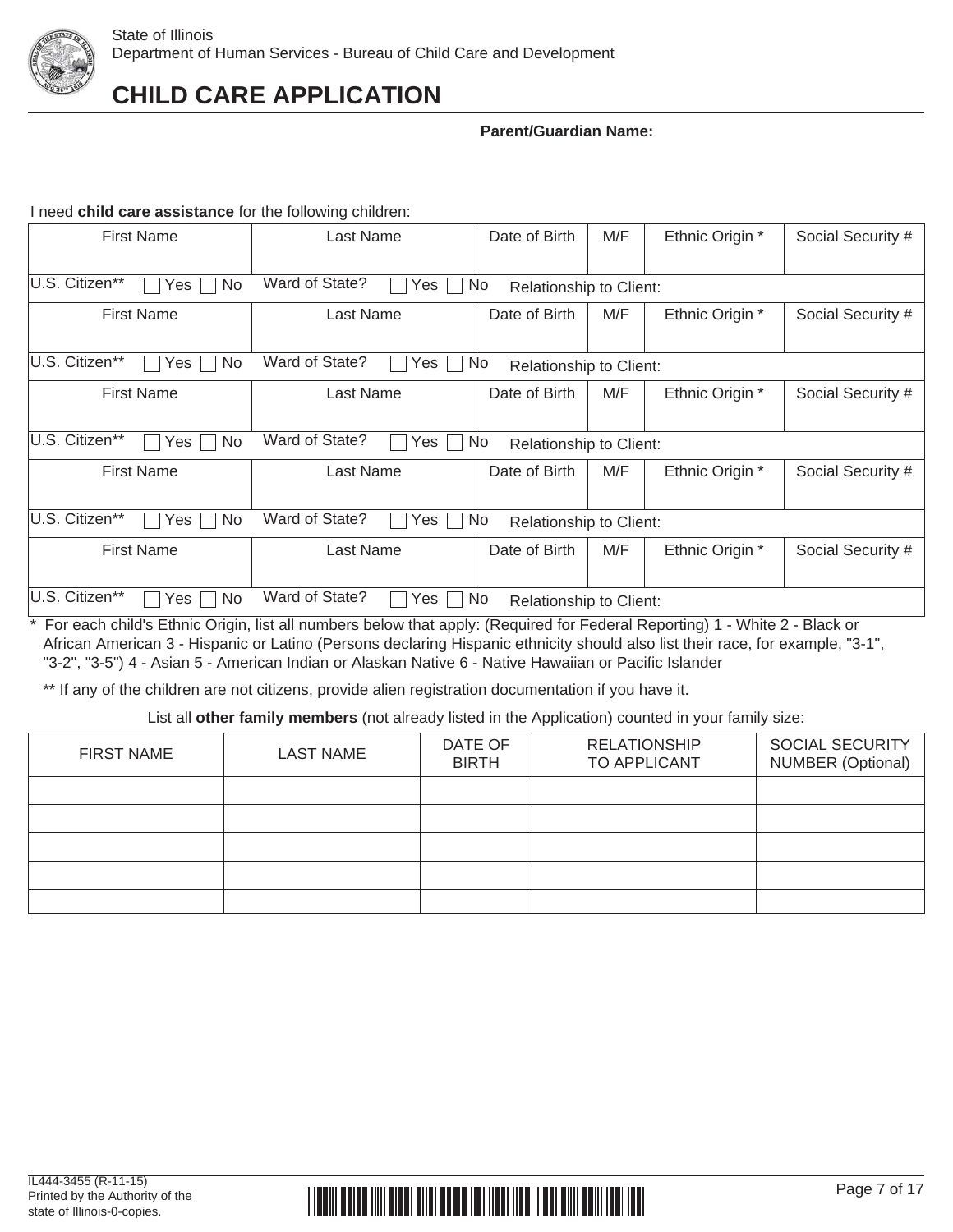

**CHILD CARE APPLICATION**

|                                                                                                                                                                                                                                                                                                                                    |                                                                                                                                                                                                                                                                                                                  |             |                   |                        | <b>SECTION 4 - CHILD CARE ARRANGEMENT</b>    |                        |                                    | Add                    |                        | Remove       |  |  |
|------------------------------------------------------------------------------------------------------------------------------------------------------------------------------------------------------------------------------------------------------------------------------------------------------------------------------------|------------------------------------------------------------------------------------------------------------------------------------------------------------------------------------------------------------------------------------------------------------------------------------------------------------------|-------------|-------------------|------------------------|----------------------------------------------|------------------------|------------------------------------|------------------------|------------------------|--------------|--|--|
| Name of provider (attach a separate schedule for each provider you are requesting payment for).                                                                                                                                                                                                                                    |                                                                                                                                                                                                                                                                                                                  |             |                   |                        |                                              |                        |                                    |                        |                        |              |  |  |
| You must enter your provider's IDHS business name and provider number in this section.<br>To find your provider's IDHS name and number, go to http://www.dhs.state.il.us/page.aspx?item=10153.<br>To ensure proper routing of your application, copy and enter the provider name and number exactly as it appears on the web page. |                                                                                                                                                                                                                                                                                                                  |             |                   |                        |                                              |                        |                                    |                        |                        |              |  |  |
| <b>Provider First Name</b><br><b>Provider Last Name</b>                                                                                                                                                                                                                                                                            |                                                                                                                                                                                                                                                                                                                  |             |                   |                        |                                              |                        |                                    |                        |                        |              |  |  |
|                                                                                                                                                                                                                                                                                                                                    |                                                                                                                                                                                                                                                                                                                  |             |                   |                        |                                              |                        |                                    |                        |                        |              |  |  |
| If you are a Day Care Center, Corporate Name                                                                                                                                                                                                                                                                                       |                                                                                                                                                                                                                                                                                                                  |             |                   |                        |                                              |                        |                                    |                        |                        |              |  |  |
|                                                                                                                                                                                                                                                                                                                                    | <b>Provider Number</b> (Providers without a number should contact the CCR&R)                                                                                                                                                                                                                                     |             |                   |                        |                                              |                        |                                    |                        |                        |              |  |  |
|                                                                                                                                                                                                                                                                                                                                    | List only the children who will be cared for by THIS child care provider.<br>If your children go to school, pre-k, or head start at another facility during the day, list only the hours that they are in child care<br>with THIS provider. For school age children, list only the hours they are in child care. |             |                   |                        |                                              |                        |                                    |                        |                        |              |  |  |
|                                                                                                                                                                                                                                                                                                                                    |                                                                                                                                                                                                                                                                                                                  |             |                   |                        | <b>Usual Schedule of Hours in Child Care</b> |                        |                                    |                        |                        | <b>Daily</b> |  |  |
| <b>Child's First Name</b>                                                                                                                                                                                                                                                                                                          | <b>AGE</b>                                                                                                                                                                                                                                                                                                       |             | <b>MON</b>        | <b>TUE</b>             | <b>WED</b>                                   | <b>THURS</b>           | <b>FRI</b>                         | <b>SAT</b>             | <b>SUN</b>             | Rate         |  |  |
| <b>Child's Last Name</b>                                                                                                                                                                                                                                                                                                           |                                                                                                                                                                                                                                                                                                                  | <b>FROM</b> | $\sqcap$ AM       | ∏ AM                   | $\Box$ AM                                    | $\Box$ AM              | $\Box$ AM                          | $\neg$ AM              | $\Box$ AM              |              |  |  |
|                                                                                                                                                                                                                                                                                                                                    | <b>PM</b><br>$\Box$ PM<br>$\Box$ PM<br><b>PM</b><br>$\Box$ PM<br>$\Box$ PM<br>$\neg$ PM                                                                                                                                                                                                                          |             |                   |                        |                                              |                        |                                    |                        |                        |              |  |  |
| <b>Relationship to Client:</b>                                                                                                                                                                                                                                                                                                     | T AM<br>$\Box$ AM<br>$\Box$ AM<br>AM<br>$\Box$ AM<br>  AM<br>$\Box$ AM<br>TO<br><b>PM</b><br>$\sqcap$ PM<br>$\Box$ PM<br>$\Box$ PM<br>$\Box$ PM<br>$\neg$ PM<br>$\Box$ PM                                                                                                                                        |             |                   |                        |                                              |                        |                                    |                        |                        |              |  |  |
| Does the child listed attend school?                                                                                                                                                                                                                                                                                               |                                                                                                                                                                                                                                                                                                                  |             |                   | No<br>Yes              |                                              | <b>Year Round</b>      | What hours is the child in school? |                        |                        |              |  |  |
| Is the school at the same location as the provider?                                                                                                                                                                                                                                                                                |                                                                                                                                                                                                                                                                                                                  |             |                   |                        | Yes                                          | No                     |                                    |                        |                        |              |  |  |
| Does this child care schedule vary?                                                                                                                                                                                                                                                                                                |                                                                                                                                                                                                                                                                                                                  |             |                   | No<br>Yes              |                                              |                        |                                    |                        |                        |              |  |  |
| If yes, please explain:                                                                                                                                                                                                                                                                                                            |                                                                                                                                                                                                                                                                                                                  |             |                   |                        |                                              |                        |                                    |                        |                        |              |  |  |
| Does the provider offer a multi-child/family discount?                                                                                                                                                                                                                                                                             |                                                                                                                                                                                                                                                                                                                  |             |                   |                        | Yes<br>$\perp$                               | No.                    |                                    |                        |                        |              |  |  |
| If yes, please explain:                                                                                                                                                                                                                                                                                                            |                                                                                                                                                                                                                                                                                                                  |             |                   |                        |                                              |                        |                                    |                        |                        |              |  |  |
|                                                                                                                                                                                                                                                                                                                                    |                                                                                                                                                                                                                                                                                                                  |             |                   |                        | <b>Usual Schedule of Hours in Child Care</b> |                        |                                    |                        |                        | <b>Daily</b> |  |  |
| Child's First Name   AGE                                                                                                                                                                                                                                                                                                           |                                                                                                                                                                                                                                                                                                                  |             | <b>MON</b>        | <b>TUE</b>             | <b>WED</b>                                   | <b>THURS</b>           | <b>FRI</b>                         | <b>SAT</b>             | <b>SUN</b>             | Rate         |  |  |
| <b>Child's Last Name</b>                                                                                                                                                                                                                                                                                                           |                                                                                                                                                                                                                                                                                                                  | <b>FROM</b> | $\sqcap$ AM<br>PM | $\neg$ AM<br><b>PM</b> | $\Box$ AM<br><b>PM</b><br>$\Box$             | $\Box$ AM<br>$\Box$ PM | $\Box$ AM<br>$\Box$ PM             | $\Box$ AM<br>$\Box$ PM | $\Box$ AM<br>$\Box$ PM |              |  |  |
| <b>Relationship to Client:</b>                                                                                                                                                                                                                                                                                                     |                                                                                                                                                                                                                                                                                                                  | TO          | AM<br><b>PM</b>   | ∏ AM<br><b>PM</b>      | $\Box$ AM<br><b>PM</b>                       | $\Box$ AM<br>$\Box$ PM | $\Box$ AM<br><b>PM</b>             | $\neg$ AM<br>$\neg$ PM | $\Box$ AM<br>$\neg$ PM |              |  |  |
|                                                                                                                                                                                                                                                                                                                                    |                                                                                                                                                                                                                                                                                                                  |             |                   |                        |                                              |                        |                                    |                        |                        |              |  |  |
| What hours is the child in school?<br>Year Round<br>Does the child listed attend school?<br>No<br>Yes<br>Is the school at the same location as the provider?<br>No<br>Yes                                                                                                                                                          |                                                                                                                                                                                                                                                                                                                  |             |                   |                        |                                              |                        |                                    |                        |                        |              |  |  |
| Does this child care schedule vary?<br>No<br>Yes                                                                                                                                                                                                                                                                                   |                                                                                                                                                                                                                                                                                                                  |             |                   |                        |                                              |                        |                                    |                        |                        |              |  |  |
| If yes, please explain:                                                                                                                                                                                                                                                                                                            |                                                                                                                                                                                                                                                                                                                  |             |                   |                        |                                              |                        |                                    |                        |                        |              |  |  |
| Does the provider offer a multi-child/family discount?                                                                                                                                                                                                                                                                             |                                                                                                                                                                                                                                                                                                                  |             |                   |                        | Yes                                          | No                     |                                    |                        |                        |              |  |  |
| If yes, please explain:                                                                                                                                                                                                                                                                                                            |                                                                                                                                                                                                                                                                                                                  |             |                   |                        |                                              |                        |                                    |                        |                        |              |  |  |
| IL444-3455 (R-11-15)                                                                                                                                                                                                                                                                                                               |                                                                                                                                                                                                                                                                                                                  |             |                   |                        |                                              |                        |                                    |                        |                        |              |  |  |
| Printed by the Authority of the<br>state of Illinois-0-copies.                                                                                                                                                                                                                                                                     |                                                                                                                                                                                                                                                                                                                  |             |                   |                        |                                              |                        |                                    |                        |                        | Page 8 of 17 |  |  |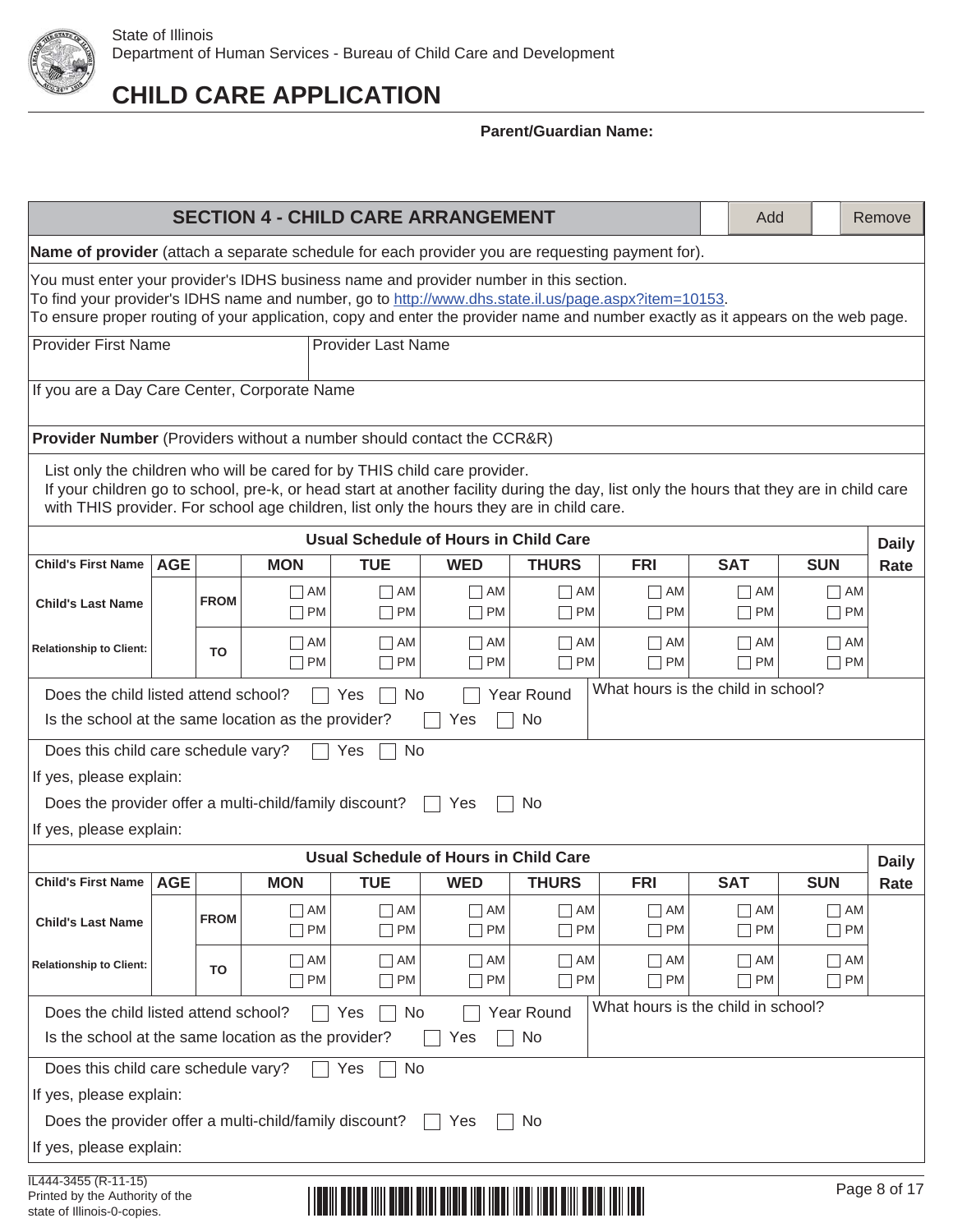

### **Parent/Guardian Name:**

|                                                                                                                                                                                                                                            |            |             |                        |                        | <b>Usual Schedule of Hours in Child Care</b>                 |                         |                                                      |                                    |                           | <b>Daily</b> |
|--------------------------------------------------------------------------------------------------------------------------------------------------------------------------------------------------------------------------------------------|------------|-------------|------------------------|------------------------|--------------------------------------------------------------|-------------------------|------------------------------------------------------|------------------------------------|---------------------------|--------------|
| <b>Child's First Name</b>                                                                                                                                                                                                                  | <b>AGE</b> |             | <b>MON</b>             | <b>TUE</b>             | <b>WED</b>                                                   | <b>THURS</b>            | <b>FRI</b>                                           | <b>SAT</b>                         | <b>SUN</b>                | Rate         |
| <b>Child's Last Name</b>                                                                                                                                                                                                                   |            | <b>FROM</b> | $\Box$ AM<br>$\neg$ PM | $\Box$ AM<br>$\Box$ PM | $\Box$ AM<br>PM<br>$\vert \ \ \vert$                         | $\Box$ AM<br>$\Box$ PM  | $\Box$ AM<br>PM<br>$\blacksquare$                    | $\Box$ AM<br>$\Box$ PM             | $\Box$ AM<br>$\Box$ PM    |              |
| <b>Relationship to Client:</b>                                                                                                                                                                                                             |            | TO          | AM<br><b>PM</b>        | $\Box$ AM<br>PM        | AM<br>$\mathcal{L}_{\mathcal{A}}$<br>PM<br>$\vert \ \ \vert$ | $\neg$ AM<br>$\neg$ PM  | AM<br>$\overline{\phantom{a}}$<br><b>PM</b>          | $\Box$ AM<br><b>PM</b>             | $\Box$ AM<br>$\Box$ PM    |              |
| Does the child listed attend school?<br>Is the school at the same location as the provider?                                                                                                                                                |            |             |                        | No<br>Yes              | Yes                                                          | Year Round<br>No        |                                                      | What hours is the child in school? |                           |              |
| Does this child care schedule vary?                                                                                                                                                                                                        |            |             |                        | <b>No</b><br>Yes       |                                                              |                         |                                                      |                                    |                           |              |
| If yes, please explain:                                                                                                                                                                                                                    |            |             |                        |                        |                                                              |                         |                                                      |                                    |                           |              |
| Does the provider offer a multi-child/family discount?                                                                                                                                                                                     |            |             |                        |                        | Yes                                                          | No.                     |                                                      |                                    |                           |              |
| If yes, please explain:                                                                                                                                                                                                                    |            |             |                        |                        |                                                              |                         |                                                      |                                    |                           |              |
|                                                                                                                                                                                                                                            |            |             |                        |                        | <b>Usual Schedule of Hours in Child Care</b>                 |                         |                                                      |                                    |                           | <b>Daily</b> |
| <b>Child's First Name</b>                                                                                                                                                                                                                  | <b>AGE</b> |             | <b>MON</b>             | <b>TUE</b>             | <b>WED</b>                                                   | <b>THURS</b>            | <b>FRI</b>                                           | <b>SAT</b>                         | <b>SUN</b>                | Rate         |
| <b>Child's Last Name</b>                                                                                                                                                                                                                   |            | <b>FROM</b> | $\Box$ AM<br>$\Box$ PM | $\Box$ AM<br>$\Box$ PM | $\Box$ AM<br>PM<br>П                                         | $\Box$ AM<br>$\Box$ PM  | $\Box$ AM<br>PM<br>$\blacksquare$                    | $\Box$ AM<br>$\hfill\Box$<br>PM    | $\Box$ AM<br>$\Box$ PM    |              |
| $\neg$ AM<br>$\Box$ am<br>AM<br>$\neg$ AM<br>$\Box$ AM<br>$\Box$ AM<br>$\Box$ AM<br>$\mathsf{L}$<br><b>Relationship to Client:</b><br>TO<br><b>PM</b><br>$\Box$ PM<br>PM<br>$\Box$ PM<br>$\Box$ PM<br>$\Box$ PM<br>PM<br>П<br>$\mathbf{I}$ |            |             |                        |                        |                                                              |                         |                                                      |                                    |                           |              |
| Does the child listed attend school?<br>Is the school at the same location as the provider?                                                                                                                                                |            |             |                        | Yes<br>No              | Yes                                                          | <b>Year Round</b><br>No |                                                      | What hours is the child in school? |                           |              |
| Does this child care schedule vary?                                                                                                                                                                                                        |            |             |                        | No<br>Yes              |                                                              |                         |                                                      |                                    |                           |              |
| If yes, please explain:                                                                                                                                                                                                                    |            |             |                        |                        |                                                              |                         |                                                      |                                    |                           |              |
| Does the provider offer a multi-child/family discount?                                                                                                                                                                                     |            |             |                        |                        | Yes                                                          | No                      |                                                      |                                    |                           |              |
| If yes, please explain:                                                                                                                                                                                                                    |            |             |                        |                        |                                                              |                         |                                                      |                                    |                           |              |
|                                                                                                                                                                                                                                            |            |             |                        |                        | Usual Schedule of Hours in Child Care                        |                         |                                                      |                                    |                           | <b>Daily</b> |
| <b>Child's First Name</b>                                                                                                                                                                                                                  | <b>AGE</b> |             | <b>MON</b>             | <b>TUE</b>             | <b>WED</b>                                                   | <b>THURS</b>            | <b>FRI</b>                                           | <b>SAT</b>                         | <b>SUN</b>                | Rate         |
| <b>Child's Last Name</b>                                                                                                                                                                                                                   |            | <b>FROM</b> | AM<br><b>PM</b>        | AM<br><b>PM</b>        | AM<br><b>PM</b>                                              | AM<br>$\neg$ PM         | AM<br>$\mathcal{L}$<br><b>PM</b>                     | $\Box$ AM<br>$\Box$ PM             | AM<br>П<br>П<br><b>PM</b> |              |
| <b>Relationship to Client:</b>                                                                                                                                                                                                             |            | TO          | AM<br>PM               | $\Box$ AM<br>$\Box$ PM | AM<br>$\vert \ \ \vert$<br>PM<br>$\vert \ \ \vert$           | $\neg$ AM<br>$\Box$ PM  | AM<br>$\overline{\phantom{a}}$<br>PM<br>$\mathbf{I}$ | $\Box$ AM<br>$\Box$ PM             | $\Box$ AM<br>$\Box$ PM    |              |
| Does the child listed attend school?                                                                                                                                                                                                       |            |             |                        | Yes<br>No              |                                                              | Year Round              |                                                      | What hours is the child in school? |                           |              |
| Is the school at the same location as the provider?                                                                                                                                                                                        |            |             |                        |                        | Yes                                                          | No                      |                                                      |                                    |                           |              |
| Does this child care schedule vary?                                                                                                                                                                                                        |            |             |                        | <b>No</b><br>Yes       |                                                              |                         |                                                      |                                    |                           |              |
| If yes, please explain:                                                                                                                                                                                                                    |            |             |                        |                        |                                                              |                         |                                                      |                                    |                           |              |
| Does the provider offer a multi-child/family discount?<br>Yes<br>No                                                                                                                                                                        |            |             |                        |                        |                                                              |                         |                                                      |                                    |                           |              |
| If yes, please explain:                                                                                                                                                                                                                    |            |             |                        |                        |                                                              |                         |                                                      |                                    |                           |              |
|                                                                                                                                                                                                                                            |            |             |                        |                        |                                                              |                         |                                                      |                                    |                           |              |

# Page 9 of 17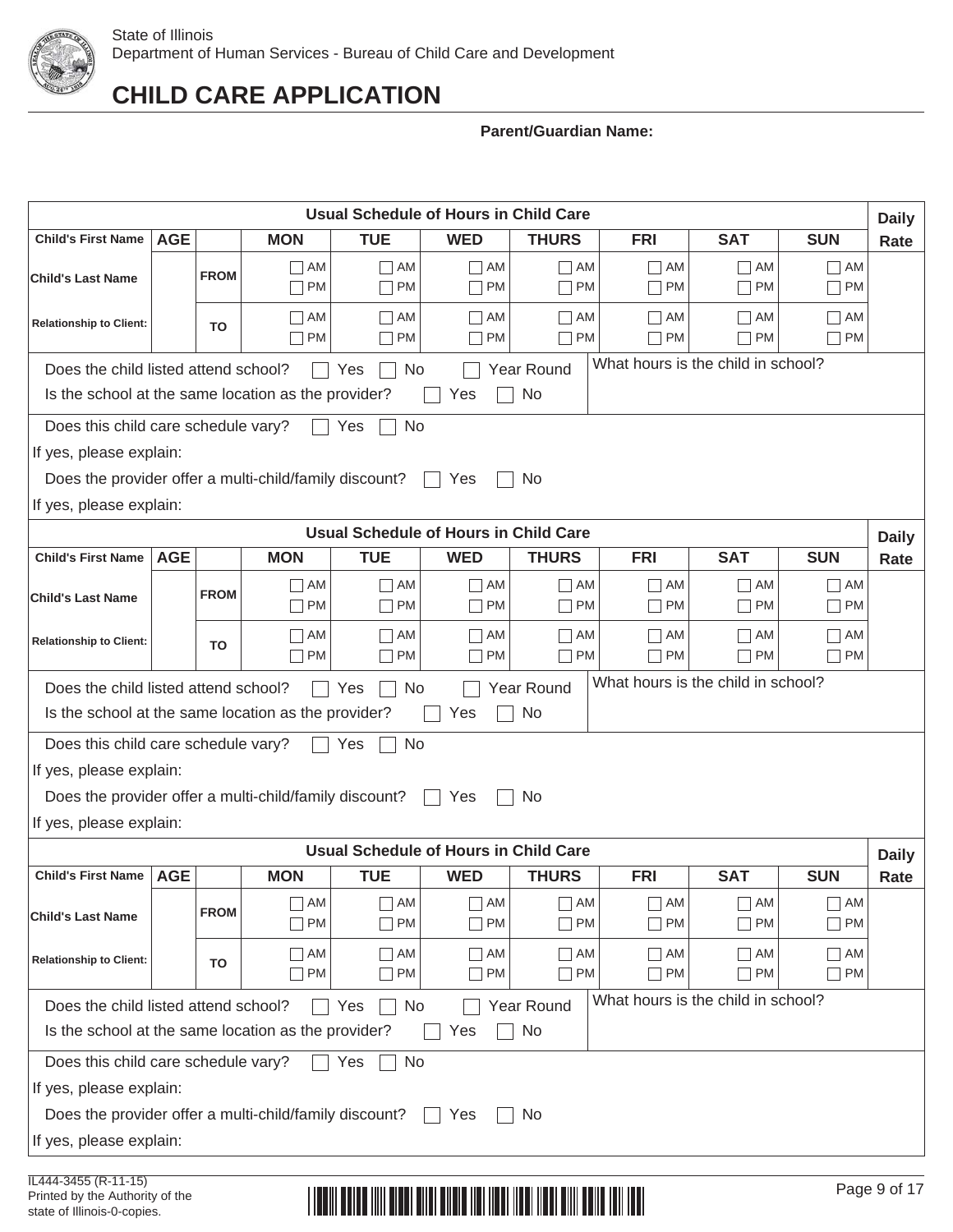

**Parent/Guardian Name:**

## **SECTION 5 - MONTHLY INCOME INFORMATION**

Enter the average gross MONTHLY income in each box for yourself and each member you have counted in your family size. Information from various agencies' databases and web sites will be taken into consideration when determining eligibility. If the Type of Monthly Income does not apply, write N/A.

| <b>Type of Monthly Income</b>                                                                                                                                                                                                                                                                                                                                                                                                                                                                                                                                                | <b>Applicant (YOU)</b>      | <b>Other Family Members</b> |
|------------------------------------------------------------------------------------------------------------------------------------------------------------------------------------------------------------------------------------------------------------------------------------------------------------------------------------------------------------------------------------------------------------------------------------------------------------------------------------------------------------------------------------------------------------------------------|-----------------------------|-----------------------------|
| 1. Employment Income for both parents and all family members age<br>21 and older (including tips from pay stubs before deductions). Attach<br>copies of 2 most recent and consecutive pay stubs for each<br>person. If you (or a family member) are self employed, complete #2.                                                                                                                                                                                                                                                                                              | $s_{0}$                     | $\boldsymbol{\$0}$          |
| 2. Self Employment Income for you and family member age 21 and<br>older. Attach verification such as, most recent Federal tax return (IRS<br>1040 and all attachments), or a copy of quarterly estimated taxes, or a<br>listing of all business income expenses for the last 30 days. This can be<br>reported on your own form or a Self Employment form which can be<br>downloaded at: http://www.dhs.state.il.us/OneNetLibrary/27897/<br>documents/Forms/IL444-2790.pdf or requested from your local<br>CCR&R. Receipts, invoices or other documentation must be attached. | s <sub>0</sub>              | $\boldsymbol{\mathsf{s}}$ 0 |
| 3. Child Support Received for all family members                                                                                                                                                                                                                                                                                                                                                                                                                                                                                                                             | \$0                         | $\boldsymbol{\$0}$          |
| 4. TANF Cash Assistance for all family members                                                                                                                                                                                                                                                                                                                                                                                                                                                                                                                               | \$0                         | $\boldsymbol{\$0}$          |
| 5. Other Federal Cash Income: for example, Social Security payments<br>for ALL family members and railroad benefits.                                                                                                                                                                                                                                                                                                                                                                                                                                                         | $s_{0}$                     | \$0                         |
| 6. Other Monthly Income for all family members; for example -<br>unemployment compensation, ongoing monthly adoption assistance<br>payments from DCFS, permanent disability payments (SSI), alimony,<br>interest income, royalties, pension, annuities, veteran's pension,<br>survivor's benefits, and living expenses portion of educational grants.                                                                                                                                                                                                                        | $\boldsymbol{\mathsf{s}}$ 0 | $\boldsymbol{\mathsf{s}}$ 0 |
| SUBTOTAL (add lines 1 - 6)                                                                                                                                                                                                                                                                                                                                                                                                                                                                                                                                                   | $s_{0}$                     | s <sub>0</sub>              |
| <b>SUBTRACT Child Support Paid by you or another family member</b>                                                                                                                                                                                                                                                                                                                                                                                                                                                                                                           | $\cdot$ \$                  | - \$                        |
| <b>TOTAL MONTHLY INCOME</b>                                                                                                                                                                                                                                                                                                                                                                                                                                                                                                                                                  | \$0                         | \$0                         |
| If you receive any Housing Cash Assistance, including vouchers with a specific cash value,<br>please report the amount here. This is required for Federal reporting only, and it DOES NOT<br><b>COUNT IN TOTAL FAMILY INCOME.</b>                                                                                                                                                                                                                                                                                                                                            |                             | \$                          |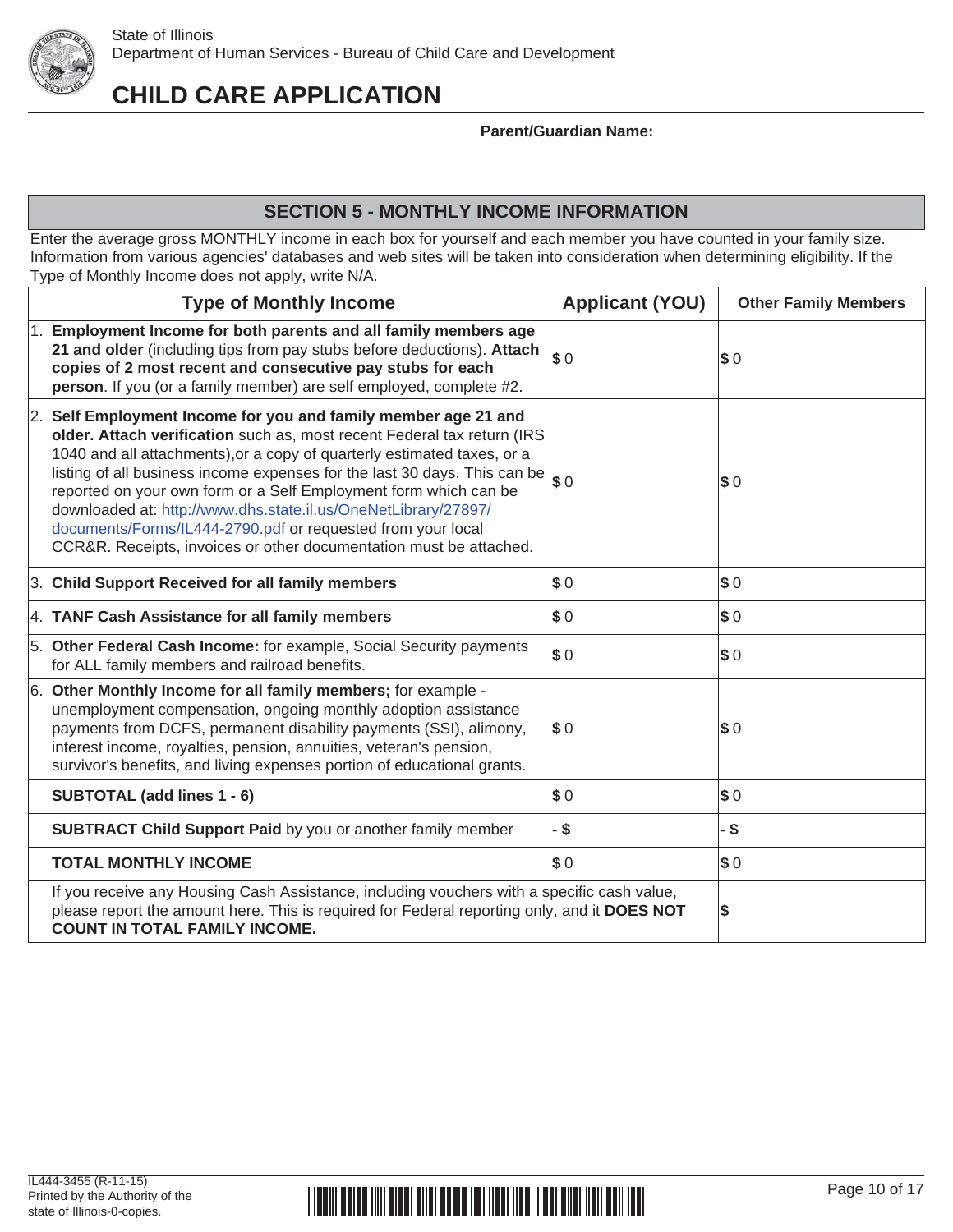

|                                                                                                                                                                               | <b>SECTION 6 - CHILD CARE PROVIDER INFORMATION</b>                                                                                                                                                                                                                                                               |                                             |       |                                                                                                                                                                                                                                                          |                |                   |  |  |  |  |
|-------------------------------------------------------------------------------------------------------------------------------------------------------------------------------|------------------------------------------------------------------------------------------------------------------------------------------------------------------------------------------------------------------------------------------------------------------------------------------------------------------|---------------------------------------------|-------|----------------------------------------------------------------------------------------------------------------------------------------------------------------------------------------------------------------------------------------------------------|----------------|-------------------|--|--|--|--|
|                                                                                                                                                                               | To be completed by the Provider (Please print clearly in blue or black ink).                                                                                                                                                                                                                                     |                                             |       |                                                                                                                                                                                                                                                          |                |                   |  |  |  |  |
| Parents or stepparents cannot be paid to provide child care for any children in the home.<br>Providers must be at least 18 years of age and clear required background checks. |                                                                                                                                                                                                                                                                                                                  |                                             |       |                                                                                                                                                                                                                                                          |                |                   |  |  |  |  |
| documents.                                                                                                                                                                    | You must enter your IDHS business name and provider number in this section.<br>To find your IDHS provider name and number, go to http://www.dhs.state.il.us/page.aspx?item=10153.<br>To avoid enrollment or payment delays, copy and enter the IDHS provider name and number exactly as it appears on other CCAP |                                             |       |                                                                                                                                                                                                                                                          |                |                   |  |  |  |  |
| First Name of Child Care Provider<br>Last Name<br>Marillac<br><b>Social Center</b>                                                                                            |                                                                                                                                                                                                                                                                                                                  |                                             |       |                                                                                                                                                                                                                                                          |                |                   |  |  |  |  |
| Marillac St Vincent Family                                                                                                                                                    | If you are a Day Care Center, Corporate Name                                                                                                                                                                                                                                                                     |                                             |       |                                                                                                                                                                                                                                                          | County<br>Cook |                   |  |  |  |  |
| <b>Address</b><br>212 S Francisco Ave                                                                                                                                         |                                                                                                                                                                                                                                                                                                                  |                                             | APT#  | City<br>Chicago                                                                                                                                                                                                                                          | State<br>IL.   | Zip Code<br>60612 |  |  |  |  |
|                                                                                                                                                                               | Mailing Address, if different than above:                                                                                                                                                                                                                                                                        |                                             | APT#  | City                                                                                                                                                                                                                                                     | <b>State</b>   | Zip Code          |  |  |  |  |
| <b>Phone Number</b><br>(773) 722-7440                                                                                                                                         | Fax Number<br>(773) 584-3312                                                                                                                                                                                                                                                                                     | E-mail<br>Rafiq.roman@marillacstvincent.org |       |                                                                                                                                                                                                                                                          |                |                   |  |  |  |  |
|                                                                                                                                                                               |                                                                                                                                                                                                                                                                                                                  |                                             |       | Date of Birth (MM/DD/YYYY) (Required for all Licensed and License-Exempt Home based Providers)                                                                                                                                                           |                |                   |  |  |  |  |
|                                                                                                                                                                               | <b>Provider Must Complete One:</b>                                                                                                                                                                                                                                                                               |                                             |       | <b>Social Security Number</b><br>(Individual or sole proprietor)                                                                                                                                                                                         |                |                   |  |  |  |  |
|                                                                                                                                                                               | Note: Read the instructions included with<br>the W-9 form for information on these options.                                                                                                                                                                                                                      |                                             |       | FEIN (Corporation,<br>partnership or sole proprietor)                                                                                                                                                                                                    | 36-2109717     |                   |  |  |  |  |
|                                                                                                                                                                               | If you have already registered as a<br>provider for this program, list only your                                                                                                                                                                                                                                 |                                             |       | Gov't Unit Code<br>(Public school or park district)                                                                                                                                                                                                      |                |                   |  |  |  |  |
|                                                                                                                                                                               | <b>Provider I.D.Number</b>                                                                                                                                                                                                                                                                                       |                                             |       | <b>Provider Number</b>                                                                                                                                                                                                                                   |                |                   |  |  |  |  |
|                                                                                                                                                                               | calendar year to all individual providers that earn \$600 or more a calendar year.                                                                                                                                                                                                                               |                                             |       | Child care providers are considered to be self-employed and taxes cannot be deducted from IDHS payments. This income is<br>taxable and must be reported on tax documents. The Office of the Comptroller sends out a 1099 tax information form after each |                |                   |  |  |  |  |
|                                                                                                                                                                               |                                                                                                                                                                                                                                                                                                                  |                                             |       | Enter date the child care provider recently began or will begin caring for children: (MM/DD/YYYY)                                                                                                                                                        |                |                   |  |  |  |  |
|                                                                                                                                                                               |                                                                                                                                                                                                                                                                                                                  |                                             |       | Have you been approved for the Illinois Quality Counts Quality Rating System (QRS)?<br>Yes                                                                                                                                                               | No             |                   |  |  |  |  |
|                                                                                                                                                                               |                                                                                                                                                                                                                                                                                                                  |                                             |       | Are you an employee of the Illinois Department of Human Services or any other State agency?                                                                                                                                                              | Yes            | No                |  |  |  |  |
|                                                                                                                                                                               | Have you ever been convicted of anything other than a minor traffic violation?                                                                                                                                                                                                                                   |                                             |       | Yes<br>No                                                                                                                                                                                                                                                |                |                   |  |  |  |  |
|                                                                                                                                                                               | If yes, please explain:                                                                                                                                                                                                                                                                                          |                                             |       |                                                                                                                                                                                                                                                          |                |                   |  |  |  |  |
| <b>CHILD CARE COLLABORATIONS</b>                                                                                                                                              |                                                                                                                                                                                                                                                                                                                  |                                             |       |                                                                                                                                                                                                                                                          |                |                   |  |  |  |  |
| Are you an IDHS approved Child Care Collaboration?<br>Yes $\Box$ No<br>Check all that apply:<br>Head Start<br><b>ISBE Pre-K</b>                                               |                                                                                                                                                                                                                                                                                                                  |                                             |       |                                                                                                                                                                                                                                                          |                |                   |  |  |  |  |
| Are any of the children in this family enrolled as a collaboration child?<br>Yes<br>No                                                                                        |                                                                                                                                                                                                                                                                                                                  |                                             |       |                                                                                                                                                                                                                                                          |                |                   |  |  |  |  |
| How long is your program?                                                                                                                                                     | 9 Mo                                                                                                                                                                                                                                                                                                             | 12 Mo                                       | Other |                                                                                                                                                                                                                                                          |                |                   |  |  |  |  |
|                                                                                                                                                                               |                                                                                                                                                                                                                                                                                                                  |                                             |       |                                                                                                                                                                                                                                                          |                |                   |  |  |  |  |

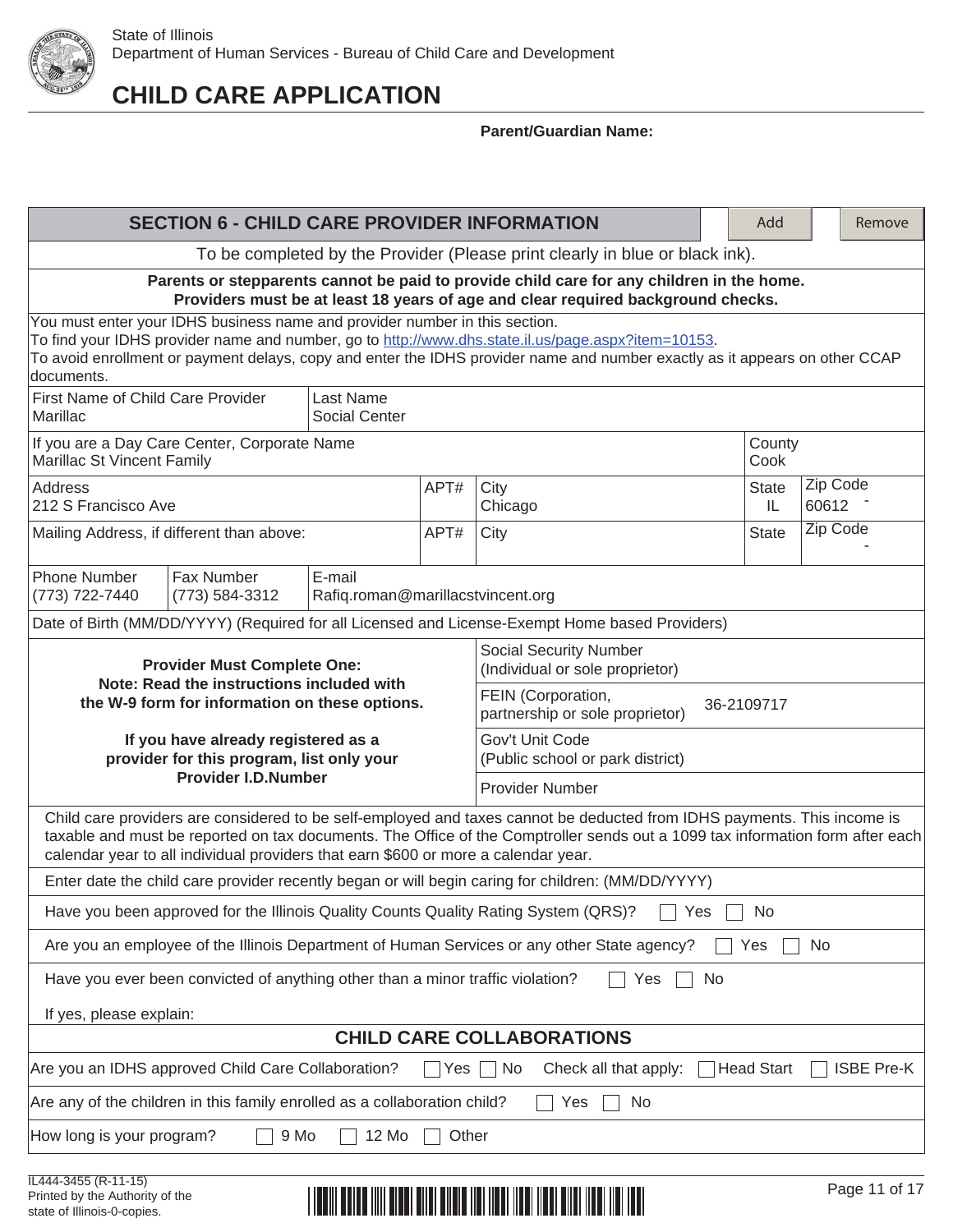

### **Parent/Guardian Name:**

| <b>LEGAL CARE ARRANGEMENT</b>                                                                 |                                                      |            |                   |         |                   |  |  |  |  |  |
|-----------------------------------------------------------------------------------------------|------------------------------------------------------|------------|-------------------|---------|-------------------|--|--|--|--|--|
| Check the appropriate type of provider. If licensed, complete Day Care Licensing Information. |                                                      |            |                   |         |                   |  |  |  |  |  |
| <b>CENTERS AND LICENSED PROVIDERS</b><br>*DAY CARE LICENSING INFORMATION                      |                                                      |            |                   |         |                   |  |  |  |  |  |
| Licensed Day Care Center (760)*<br>(DO NOT enter a Foster Care License Number)<br>Х           |                                                      |            |                   |         |                   |  |  |  |  |  |
| Day Care Center Exempt from Licensing (761)                                                   | License Number:                                      | 013275-16  |                   |         |                   |  |  |  |  |  |
| Licensed Day Care Home (762)*                                                                 | License Capacity:                                    | 307        | Day               |         | Night             |  |  |  |  |  |
| Licensed Group Day Care Home (763)*                                                           | License Expiration:                                  | 03/31/2019 |                   |         |                   |  |  |  |  |  |
|                                                                                               | Hours of Operation:                                  | From       |                   | To      |                   |  |  |  |  |  |
|                                                                                               |                                                      | 07         | AM                | 06      | <b>PM</b>         |  |  |  |  |  |
|                                                                                               |                                                      | (Hours)    | (Min.)<br>(AM/PM) | (Hours) | (Min.)<br>(AM/PM) |  |  |  |  |  |
| <b>CARE BY A RELATIVE (LICENSE NOT REQUIRED)</b>                                              | <b>CARE BY A NON-RELATIVE (LICENSE NOT REQUIRED)</b> |            |                   |         |                   |  |  |  |  |  |
| In the Child Care Provider's Home (765)<br>In the Child Care Provider's Home (764)            |                                                      |            |                   |         |                   |  |  |  |  |  |
| In the Child's Home (767)<br>In the Child's Home (766)                                        |                                                      |            |                   |         |                   |  |  |  |  |  |
|                                                                                               |                                                      |            |                   |         |                   |  |  |  |  |  |

My relationship to the child(ren):

Unless licensed by IDCFS, no more than three children may be cared for, including the provider's own children, unless all children are from the same household.

Language: **English** G Spanish **C** Polish Chinese C Other

| <b>NOT REQUIRED FOR LICENSED PROVIDERS</b><br>If care is being provided in the home of the provider, list all other people living in the provider's home |                  |                         |                                     |                                             |  |  |
|----------------------------------------------------------------------------------------------------------------------------------------------------------|------------------|-------------------------|-------------------------------------|---------------------------------------------|--|--|
| <b>FIRST NAME</b>                                                                                                                                        | <b>LAST NAME</b> | DATE OF<br><b>BIRTH</b> | <b>RELATIONSHIP</b><br>TO APPLICANT | SOCIAL SECURITY<br><b>NUMBER (Optional)</b> |  |  |
|                                                                                                                                                          |                  |                         |                                     |                                             |  |  |
|                                                                                                                                                          |                  |                         |                                     |                                             |  |  |
|                                                                                                                                                          |                  |                         |                                     |                                             |  |  |
|                                                                                                                                                          |                  |                         |                                     |                                             |  |  |
|                                                                                                                                                          |                  |                         |                                     |                                             |  |  |
|                                                                                                                                                          |                  |                         |                                     |                                             |  |  |
|                                                                                                                                                          |                  |                         |                                     |                                             |  |  |
|                                                                                                                                                          |                  |                         |                                     |                                             |  |  |
|                                                                                                                                                          |                  |                         |                                     |                                             |  |  |
|                                                                                                                                                          |                  |                         |                                     |                                             |  |  |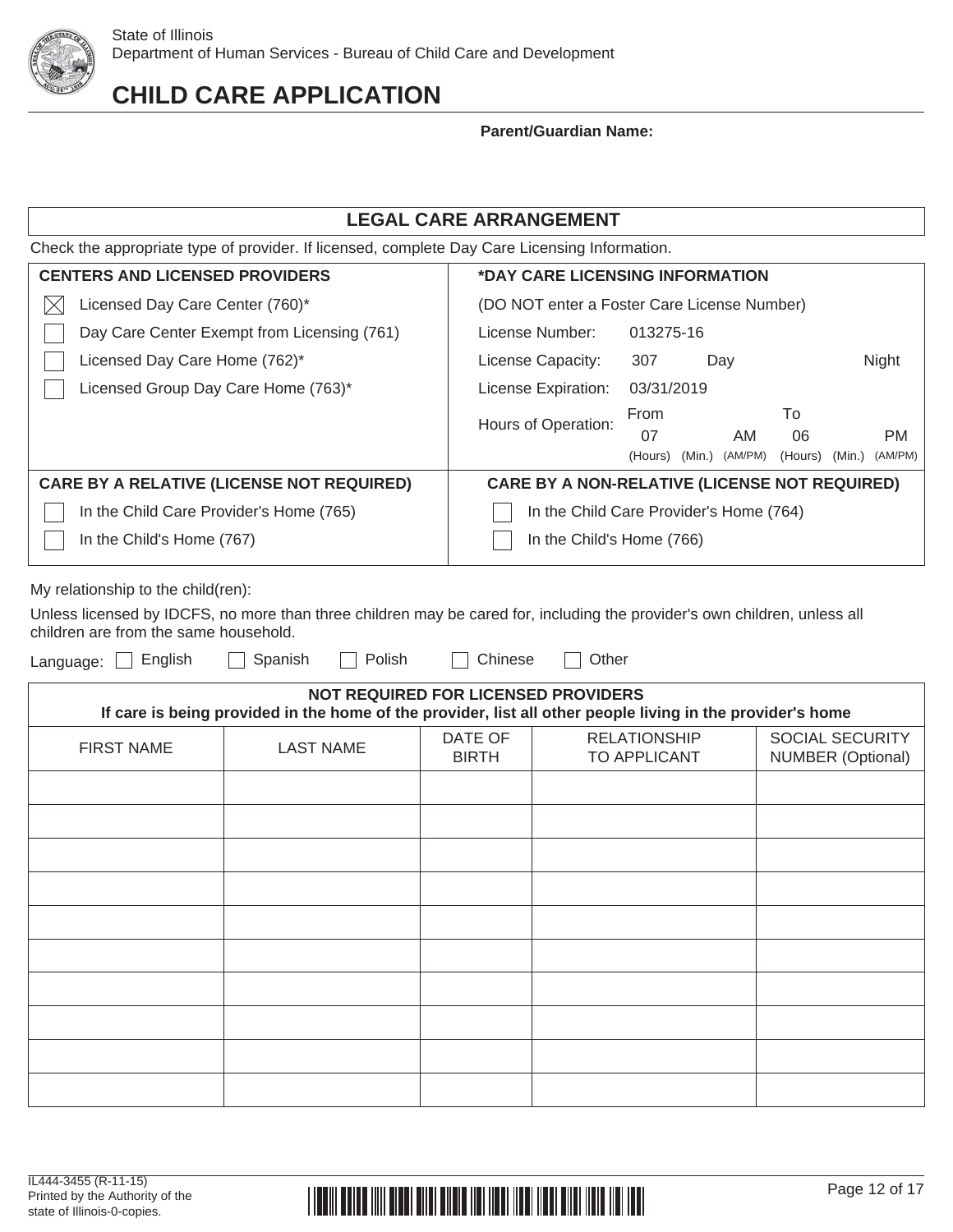

### **Parent/Guardian Name:**

## **SECTION 7 - CHILD CARE PROVIDER CERTIFICATION**

### **After reading each of the following statements regarding child care standards, I certify that:**

- \* Parents will have unrestricted access to their children at all times.
- \* I and members of my staff/household are in compliance will all State and Local Health Departments, and Fire Marshall Health, safety and fire codes and standards including firearms and ammunition.
- There will be no corporal punishment.
- The children will be provided developmentally appropriate play and physical activities daily.
- The children will be supervised (indoors and outdoors) at all times.
- The children will be provided nutritional meals/snacks daily based on the number of hours in care.
- I have not been responsible, and if I am a home provider, no one living in my household age 13 and older has been responsible, for the abuse or neglect of children or any acts of sexual molestation or sexual exploitation of children.
- I and members of my household must complete an Authorization for Background Check form and comply with all background checks. that are required.
- If I am a home child care provider, I will report any new person(s) living in my household within 10 days.
- The Information provided will be checked using State databases.
- I understand the information provided will be disclosed only for administrative purposes and that I may be required to verify the information, but is also subject to release under FOIA.
- I cannot be paid until I complete a W-9 form and I am certified by the Office of the Comptroller.
- I am responsible for collecting a co-payment from each family and that the co-payment will be deducted from the payment I receive from IDHS.
- The State is required to make payment deductions for home child care providers who are members of Service Employees international Union(SEIU).
- \* The State is not liable for payment of child care services provided prior to the date of an approval notice issued by the State.
- If I am a child care center provider, licensed home, or group home, I will maintain, for a minimum of five (5) years from the date of payment, daily attendance records to fully document the extent of services provided and agree to make all records and supporting documentation relevant to the services billed herein available to any and all authorized Department representatives and Federal authorities.
- Failure to maintain adequate records shall establish a presumption in favor of the State for any funds paid by the State for which adequate documentation is not available to support disbursement.
- In order to be considered exempt from DCFS licensing,home child care providers can care for no more than three children during any given day including my own children,unless all children are from the same household.
- If not licensed by DCFS, copies of my Social Security Card and current driver's license, State ID card, or military ID are included. In order to be current, the driver's license or ID must list my current address.
- A child care center not licensed by the State of Illinois has the burden of demonstrating that it meets the criteria for the exemption it claims(89 ill.Adm.Code377)and must certify its facility or program is exempt from licensure including submission of a completed License Exempt Day Care Center Self-Certification form.
- I declare under penalty of perjury that I have read all statements on this form and the information I give is true, correct and complete to the best of my knowledge. I understand that giving false information or failing to provide correct information can also result in an overpayment which I will have to pay back and could result in my prosecution for fraud.
- That the rates charged to the State of Illinois do not exceed the maximum allowed by the State and do not exceed those charged to the general public for similar services. This includes discounts such as multiple child discounts, staff discounts, full-week discounts, per-pay discounts, and sliding fee scales.
- \* I certify that the hours of child care do not include hours the child is in school.<br>\* That deliberately providing an incorrect/fictitious Social Security pumber in error
- That deliberately providing an incorrect/fictitious Social Security number in order to defraud the State of Illinois will cause me to be prosecuted to the fullest extent of the law.
- My signature is my consent and authorization for information to be released to the Illinois Department of Human Services or its agents that may establish my eligibility or my continued eligibility for the Child Care Program.

**By signing and dating this document I certify that I have read and understand all the statements listed above. I certify that the statements as they are listed are true and that the information provided on this application is true, correct and complete.** 

### **Child Care Provider Signature: Date:**

IL444-3455 (R-11-15) Printed by the Authority of the state of Illinois-0-copies.

#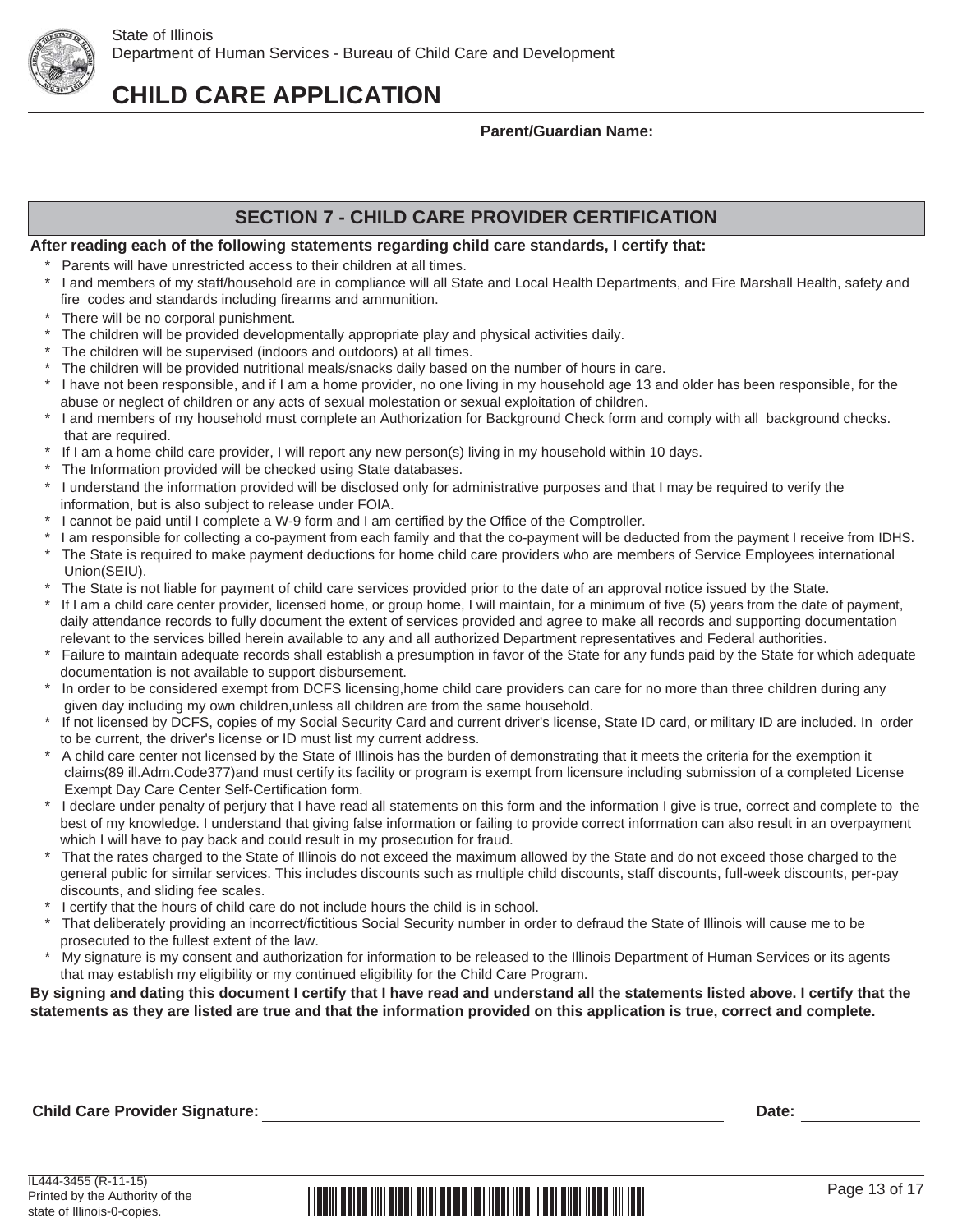

### **Parent/Guardian Name:**

## **SECTION 8 - PARENT/GUARDIAN CERTIFICATION**

After reading each of the following statements, I certify that:

- \* I understand that I am responsible for paying a share of my child care costs(parent co-payment) to my child care provider and that failure to do so may result in the loss of my child care provider.
- \* I understand that my eligibility will be redetermined every six(6) months or as needed.
- \* The child(ren) is/are current on all immunizations and verification is on file with the child care provider.
- \* A review of each facility/home has been completed and I agree that it is a safe environment. \* I have given written notification to each child care provider if I want anyone other than myself to pick up the child(ren).
- \* I am responsible for the selection of the child care provider(s) for my child(ren).
- \* I will report any change in child care arrangements, employment or family size, within 10 days. Failure to report changes in a timely manner may result in an overpayment which I will have to pay back and/or loss of child care benefits.
- \* I understand that I must be working or attending an IDHS approved education, training, or other work related activity in order to be eligible to receive child care benefits.
- \* I understand the information provided will be checked using State and other databases, and if inconsistencies are discovered, the processing of my application may be delayed or denied.
- \* I understand that deliberately providing an incorrect/fictitious Social Security number or withholding the Social Security number information in order to defraud the State of Illinois will cause me to be prosecuted to the fullest extent of the law.
- \* The information provided will be disclosed only for administrative purposes and that I may be required to verify the information that I have provided.
- \* I understand that I have the right to appeal and to have a fair hearing or grievance.
- \* I declare under penalty of perjury that I have read all statements on this form and the information I give is true, correct, and complete to the best of my knowledge. I understand that giving false information or failing to provide correct information can also result in an overpayment which I will have to pay back and could result in my prosecution for fraud.
- \* My family does not have \$1million or more in countable assets.

 **My signature is my consent and authorization for information to be released to the Illinois Department of Human Services or its agents that may establish my eligibility, or my continued eligibility for the child care.** 

| <b>Parent/Guardian's Signature:</b>       | Date: |  |
|-------------------------------------------|-------|--|
| <b>Other Parent/Guardian's Signature:</b> | Date: |  |

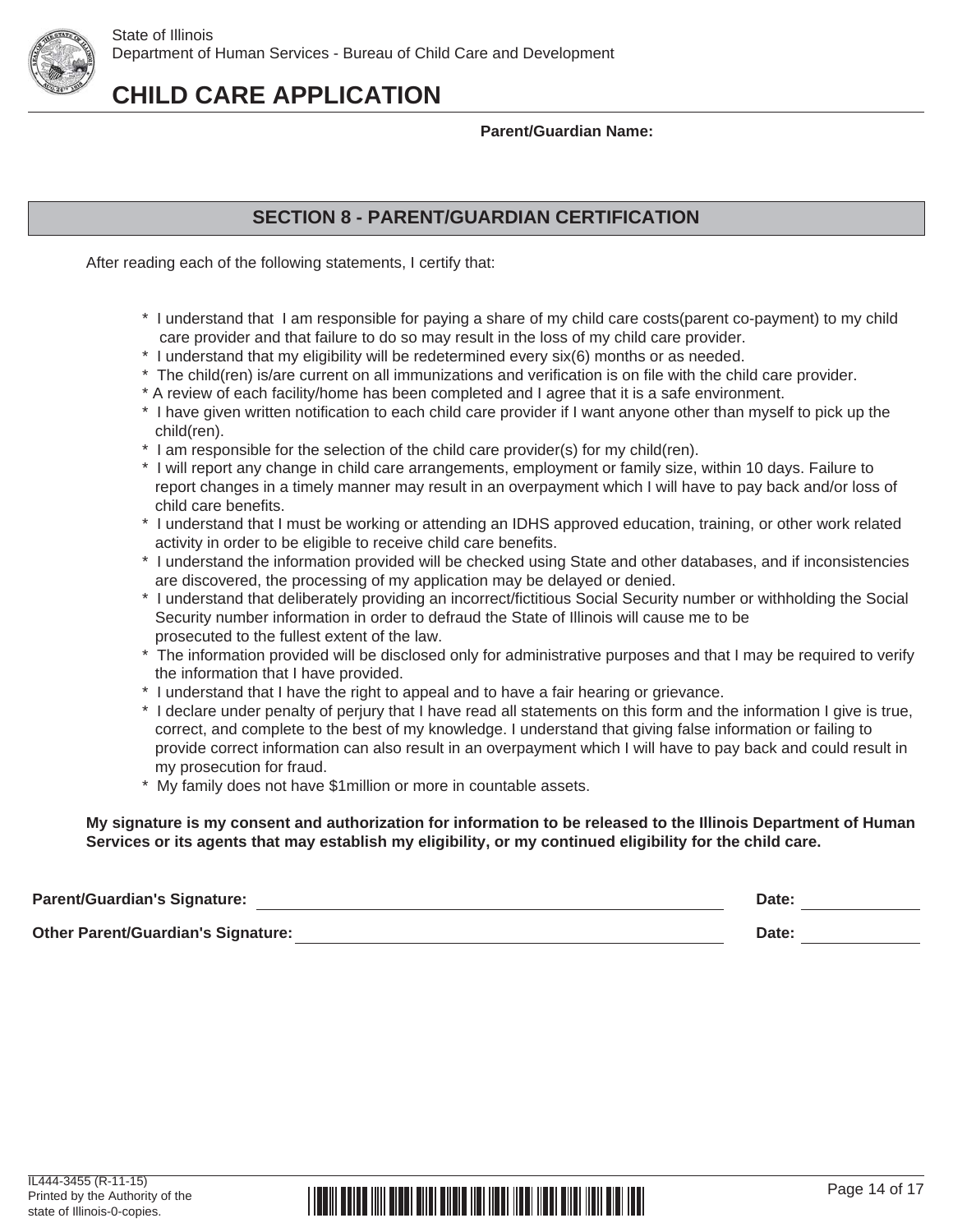

State of Illinois Department of Human Services - Bureau of Child Care and Development

**CHILD CARE APPLICATION**

**Parent/Guardian Name:**

### **FREQUENTLY ASKED QUESTIONS ABOUT CHILD CARE ASSISTANCE CHILD CARE ASSISTANCE PROGRAM OVERVIEW**

#### **1) Who is eligible for child care assistance from the state?**

- \* Income eligible working families;
- \* TANF clients in education, training, or other work-related activities approved by their caseworkers;
- **\*** Income eligible Teen Parents(under age 20) in elementary or high school, or a GED Program.
- **\*** Income eligible families who are in school or training and are not receiving TANF cash assistance.
- **\*** Income eligible occupational/vocational training,GED,ABE,ESL, and other below post-secondary education programs do not have a work requirement for the first 24 months. High school does not have a work requirement. Priority intake groups as defined by the Department and/or waiting lists may be implemented if it is necessary to limit participation to stay within the amounts appropriated or resources available to the Department for child care services.

#### **2) Is there a waiting list for child care assistance?**

To the extent resources permit, it is the intent of the Department to provide child care services to all applicants that meet the eligibility requirement set forth in policy. Priority intake groups as defined by the Department and/or waiting lists may be implemented if it is necessary to limit participation to stay within the amounts appropriated or resources available to the Department for child care services. If these restrictions are in effect and you do not meet the guidelines, you will receive a denial notice at the time of application and notice to re-apply once guidelines are restored to standard policy.

#### **3) How long can I continue to receive child care assistance?**

There is no time limit. As long as you are income eligible, need child care to work or participate in an approved activity, and your child(ren) continue to attend the approved provider, you remain eligible . Your Approval Letter will list the first and last months that you are eligible for assistance. Before your approval period ends, you will have to renew your child care by filling out a "redetermination" form. This form will be automatically mailed to you . If you don't return your redetermination form and all required documents - OR- if you no longer meet the eligibility guidelines of the program, your case will be canceled.

#### **4) If I receive child care assistance from the State will I still have to pay something?**

The State requires all parents to pay a monthly "co-payment" directly to their provider. Monthly co-payments are based on gross monthly income and family size. The State will deduct the parent co-payment from the total charges up to the maximum child care rate. If the co payment is more than the total charges, the parent pays the lesser amount to the provider and no payment is made by the State.

#### **5) How can I find a child care provider?**

 You may call a parent counselor at your local Child Care Resource & Referral Agency (CCR&R) at 1-877-202-4453 (toll-free) to get help finding child care for your child. You must have a child care provider before you submit your application.

#### **6) Will my information be verified?**

 Yes. Information submitted by the parent/guardian on the application and supporting documentation is verified through various agencies' databases and internet websites. Information from these databases and web sites will be taken into consideration when determining eligibility.

#### **ELIGIBILITY CRITERIA**

#### **7) What does "income eligible" mean?**

A family is considered income eligible when the combined gross monthly income of all family members is at or below the maximum income level for the corresponding family size. In two-parent families, both incomes must be combined to determine eligibility. Two-parent families include those with 2 or more adults living in the home, such as the applicant and his or her spouse or parents of a common child in the home. If due to lack of resources, restricted intake criteria is put into place, there may be different income level for approval based on whether this is a new application(intake) or a redetermination of, or change of Information on a existing case.

#### **8) Must I be the child's parent to qualify for the program?**

 No. A child's legal guardian or other relatives caring for the child are also eligible and should fill out an application form. Foster parents can receive child care assistance from the Department of Children and Family Services.

#### **9) How old can the child be?**

 All children under age 13 are eligible. Children age 13 to 19 are eligible if they are under court supervision or have written documentation from a medical provider stating that they are physically or mentally incapable of caring for themselves.

#### **10) Can I receive child care assistance for the time I travel to or from work or school/training?**

Yes. You can receive child care assistance for reasonable time you spend traveling to and from your child care provider to your job or school / training.

IL444-3455 (R-11-15) Printed by the Authority of the state of Illinois-0-copies.

# <u> | ISBN 88158 IIII 8150 BIISI 81616 III 1150 IISBN 1150 BIISI 1150 BIII 1501</u>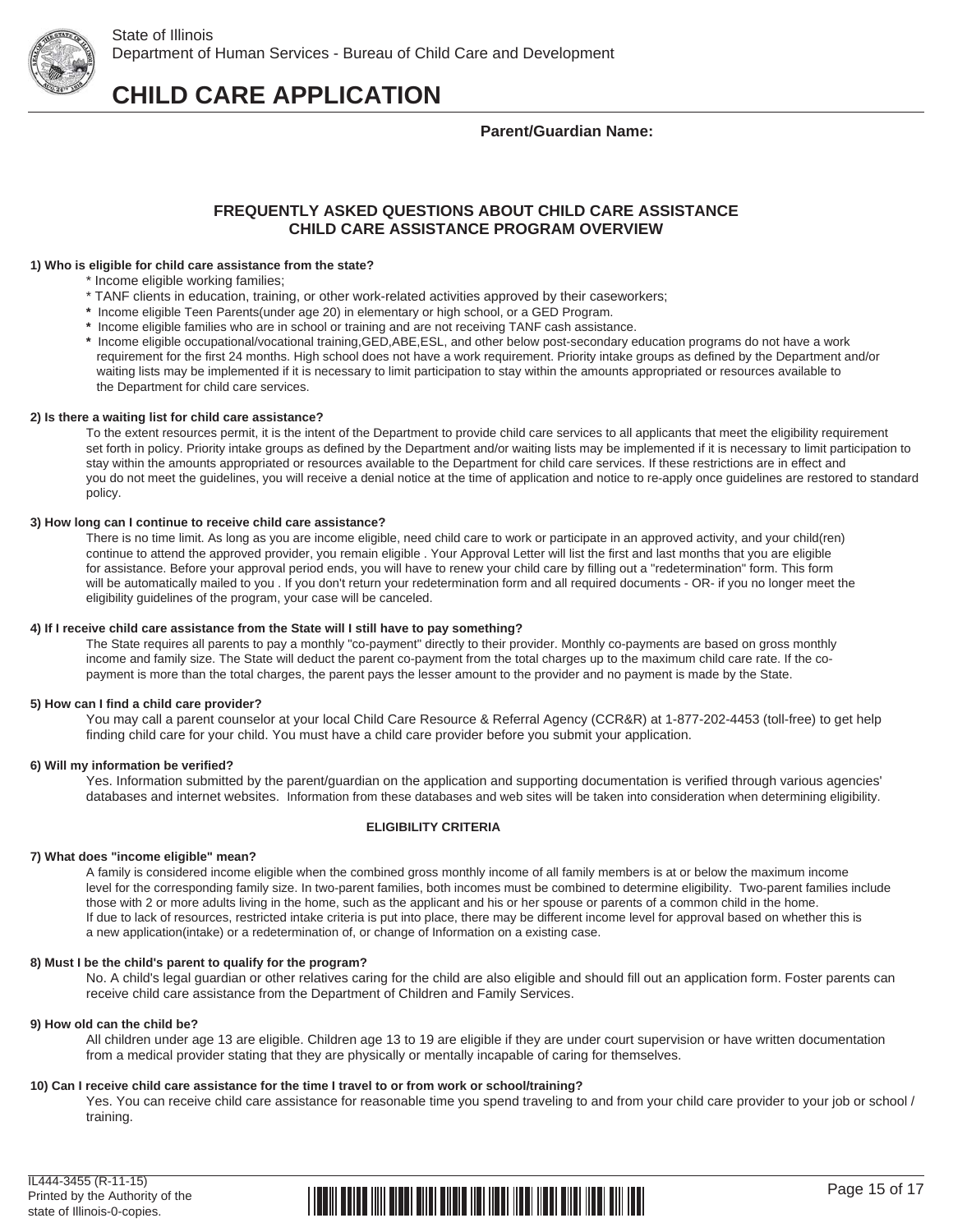

### **Parent/Guardian Name:**

#### **11) What if my work schedule varies?**

You may submit additional paycheck stubs and attach additional information to establish an average work schedule.

#### **12) What if my child's other parent or stepparent lives in my home?**

 If the child's other parent or stepparent lives in your home, he or she also needs to be working or in school, training, or a TANF-required activity in order for you to receive a child care subsidy. The other parent or stepparent also needs to complete pages 4 - 6 of the application and submit the same kinds of documents as you do, which are listed in the application instructions. If the other parent or stepparent is not working or in school, training, or a TANF-required activity, you will need to write and sign a statement about why he or she cannot care for the child.

#### **13)When should I send my child to their child care provider and when should the child care provider start care?**

Children should not attend child care prior to the approval notice unless the parent and the provider have a payment agreement plan in place until the approval/denial notice is received by both the parent and the provider. IDHS will not pay for any care provided before the case is approved.

### **CHOOSING A CHILD CARE PROVIDER**

#### **14) Does my child care provider have to be licensed?**

 No. Certain home child care providers are not required to have a license. A provider without a license must be at least 18 years old and may not care for more than 3 children, including their own children, unless all of the other children are from the same household.

#### **15) Will the State pay relatives to take care of my child?**

 Yes. Relatives can be paid to provide child care even if they live in the home with the child. Parents and step-parents cannot be paid as child care providers. TANF clients can be paid child care providers; however, earnings must be reported to their IDHS caseworkers. Exception: the State will not pay any relatives included in the child's TANF grant to care for the child.

#### **16) Does the State do any kind of background check on child care providers?**

 In Illinois, all child care providers must undergo background checks. Background checks may consists of three parts: a CANTS check (Child Abuse & Neglect Tracking System/SACWIS),and other state child protection systems, or the National Registry, as appropriate a SOR check (Sex Offender Registry and the National Sex Offenders Registry as appropriate),and a criminal history record check which is done through fingerprinting submitted to the Illinois State Police and the Federal Bureau of Investigation(FBI) . Your provider will be required to have some or all of these checks. If care is done in your provider's home, anyone who lives in the home who is age 13 or older will also be required to be checked. There is no charge to the parent or the provider for the background check. Your CCR&R will tell your provider and their household members which checks they are required to complete.

#### **PAYMENTS**

#### **17) Can my child care provider charge me more than my co-payment amount?**

 Yes, If your provider charges private paying parents a higher rate than the IDHS program pays, your provider can ask you to pay the difference by requiring a fee in addition to your co-payment. Be sure that you and your provider discuss what you are expected to pay before care for your child starts. If your provider's costs are too high for you, your CCR&R may be able to help you find a child care provider who is more affordable. Call them for help finding a new child care provider.

#### **18) When will my child care provider get paid?**

 It can take 4 to 8 weeks for your provider to receive the first payment. After your provider receives the first payment, regular payments will arrive on a monthly basis. The reason the first payment takes longer is your provider's name and social security number must be recorded with the Office of the Comptroller before any payments can be made. To do this, the CCR&R will mail your provider a W9 tax form. The sooner he or she neatly completes and returns the W9 form to the CCR&R, the sooner he or she gets paid. After the Office of the Comptroller has your provider's information on file, we can send him or her the first "billing certificate." This is the form that you and your provider complete each month tell IDHS how much to pay your provider.

#